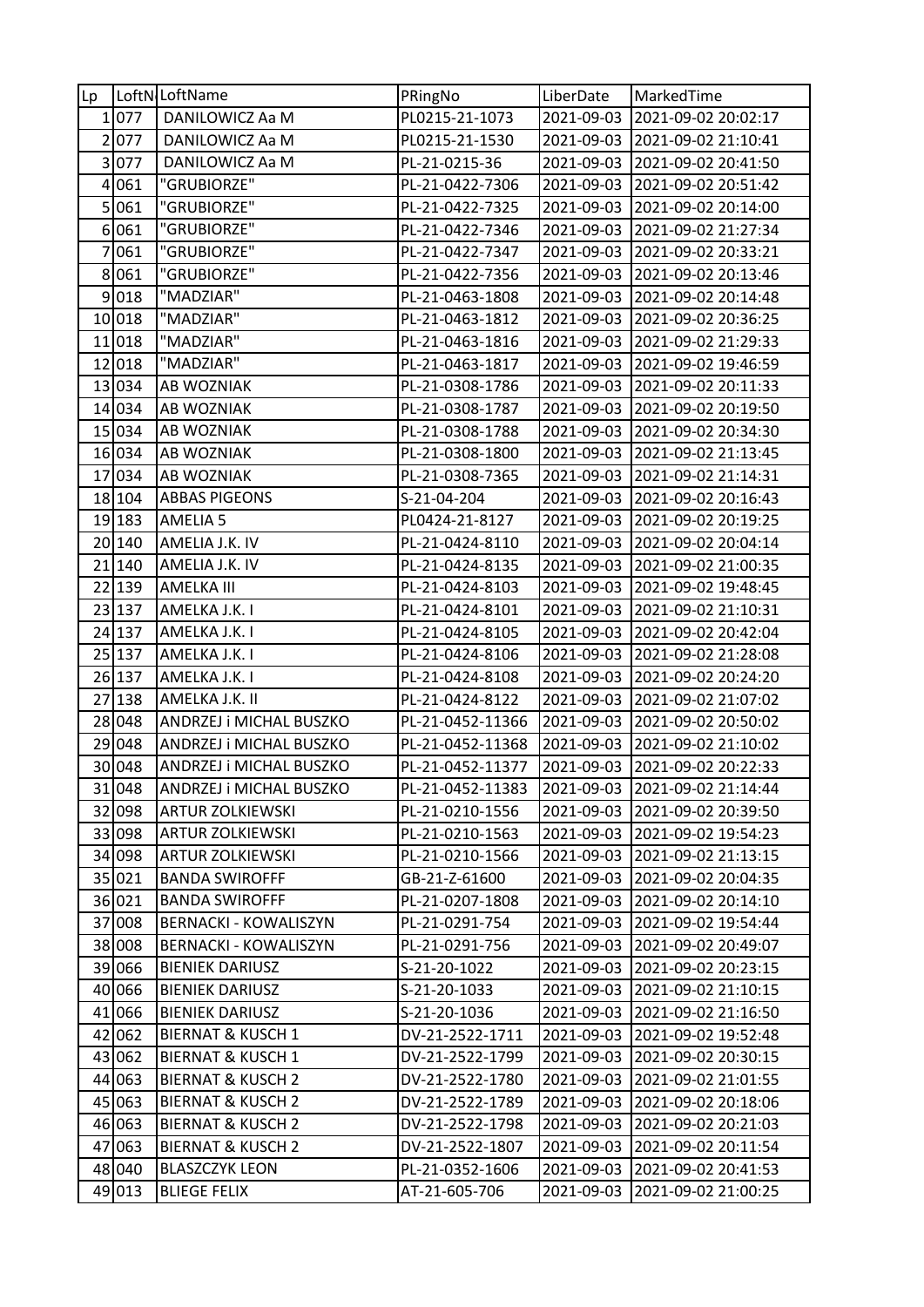| 51 159<br><b>BLUE TEAM</b><br>PL-21-02-3241<br>2021-09-03<br>2021-09-02 20:40:38<br>52 159<br><b>BLUE TEAM</b><br>2021-09-03<br>PL-21-02-3255<br>2021-09-02 20:18:14<br>53 130<br>BLYSKAWICA<br>PL-21-07-8749<br>2021-09-03<br>2021-09-02 21:19:37<br>54 113<br><b>BOCHENCZAK JAN</b><br>2021-09-03<br>PL-21-0236-825<br>2021-09-02 20:28:16<br>55 113<br><b>BOCHENCZAK JAN</b><br>2021-09-03<br>PL-21-0236-868<br>2021-09-02 20:20:57<br>56 146<br>BOCZKOWSKI-WOSZCZAK<br>PL-21-0329-1518<br>2021-09-03<br>2021-09-02 21:14:50<br>57 005<br><b>BUSZKO JULIA</b><br>2021-09-03<br>PL-21-0324-2309<br>2021-09-02 21:02:32<br>58 006<br><b>BUSZKO MICHAL</b><br>PL-21-0324-2235<br>2021-09-03<br>2021-09-02 20:41:24<br>59 006<br><b>BUSZKO MICHAL</b><br>PL-21-0324-2241<br>2021-09-03<br>2021-09-02 20:16:14<br>60 007<br>2021-09-03<br><b>BUSZKO MICHAL &amp; ANDRZEJ</b><br>PL-21-0324-2208<br>2021-09-02 21:16:00<br>61 007<br>2021-09-03<br><b>BUSZKO MICHAL &amp; ANDRZEJ</b><br>PL-21-0324-2210<br>2021-09-02 20:28:41<br><b>BUSZKO MICHAL &amp; ANDRZEJ</b><br>62 007<br>2021-09-03<br>PL-21-0324-2240<br>2021-09-02 20:42:43<br>63<br>014<br>CALUJ WIESLAW<br>PL-21-0223-12205<br>2021-09-03<br>2021-09-02 21:16:07<br>64 014<br>CALUJ WIESLAW<br>2021-09-03<br>PL-21-0223-12283<br>2021-09-02 19:49:06<br>65 229<br>CALUJE<br>PL0223-21-12287<br>2021-09-03<br>2021-09-02 20:16:36<br><b>CIENKUSZ</b><br>STANISLAW&KAROL&JAN<br>66 093<br>2021-09-03<br>PL-21-0468-14384<br>2021-09-02 19:52:06<br><b>CIENKUSZ</b><br>093<br>STANISLAW&KAROL&JAN<br>PL-21-0468-14386<br>67<br>2021-09-03<br>2021-09-02 21:03:12<br><b>CIENKUSZ</b><br>68 093<br>STANISLAW&KAROL&JAN<br>PL-21-0468-14387<br>2021-09-03 2021-09-02 20:27:04<br>69 057<br><b>CIESLAK - KRAWCZYK</b><br>PL-21-0463-7331<br>2021-09-03<br>2021-09-02 20:39:14<br>70 057<br>2021-09-03<br>CIESLAK - KRAWCZYK<br>PL-21-0463-7334<br>2021-09-02 20:35:48<br>7131<br>CIOS-MAR<br>PL-21-0412-5518<br>2021-09-03<br>2021-09-02 20:59:35<br>7231<br>2021-09-03<br>CIOS-MAR<br>PL-21-0412-5523<br>2021-09-02 20:04:43<br>7331<br>CIOS-MAR<br>PL-21-0412-5632<br>2021-09-03<br>2021-09-02 20:15:27<br>74 090<br>2021-09-03<br><b>CZAJKA TEAM</b><br>PL-21-0311-9108<br>2021-09-02 20:07:32<br>75 090<br>2021-09-03<br>CZAJKA TEAM<br>PL-21-0311-9949<br>2021-09-02 21:11:35<br>76 090<br><b>CZAJKA TEAM</b><br>2021-09-03<br>PL-21-0311-9950<br>2021-09-02 21:06:22<br>77 074<br><b>CZARDYBON ANDRZEJ</b><br>PL-21-0139-5681<br>2021-09-03<br>2021-09-02 21:15:43<br>78 074<br><b>CZARDYBON ANDRZEJ</b><br>PL-21-0139-5689<br>2021-09-03<br>2021-09-02 20:42:55<br>79 211<br>DANILOWICZ MONIKA<br>2021-09-03<br>PL-21-0215-1496<br>2021-09-02 21:16:59<br>80 211<br>DANILOWICZ MONIKA<br>PL-21-0215-1497<br>2021-09-03<br>2021-09-02 21:17:18<br>81 129<br><b>DEGA MARCIN</b><br>2021-09-03<br>PL-21-208-8818<br>2021-09-02 21:08:22<br>82 181<br>DLA JOASI<br>2021-09-03<br>2021-09-02 20:09:29<br>PL-21-0208-5642<br>83 181<br>DLA JOASI<br>PL-21-0208-5668<br>2021-09-03<br>2021-09-02 20:26:34<br>84 177<br>DLA GRAZYNKI 1<br>PL-21-0425-8096<br>2021-09-03<br>2021-09-02 20:43:18<br>85 177<br>DLA GRAZYNKI 1<br>PL-21-0425-8123<br>2021-09-03<br>2021-09-02 20:17:24<br>86 177<br>DLA GRAZYNKI 1<br>2021-09-03<br>PL-21-0425-8151<br>2021-09-02 20:41:05<br>87 178<br>DLA GRAZYNKI 2<br>PL-21-0425-8132<br>2021-09-03<br>2021-09-02 20:40:14<br>88 178<br>DLA GRAZYNKI 2<br>2021-09-03<br>2021-09-02 20:37:51<br>PL-21-0425-8149<br>89 206<br><b>DOMAN</b><br>PL-21-0452-11565<br>2021-09-03<br>2021-09-02 21:03:25<br>90 123<br>DREAM TEAM<br>2021-09-03<br>2021-09-02 20:51:25<br>PL-21-0173-12942<br>91 123<br>DREAM TEAM<br>PL-21-0173-12950<br>2021-09-03<br>2021-09-02 21:02:43<br>92 080<br><b>DUBIEL - ROJEK</b><br>PL-21-0311-9015<br>2021-09-03<br>2021-09-02 19:57:52<br>93 080<br><b>DUBIEL - ROJEK</b><br>PL-21-0311-9026<br>2021-09-03<br>2021-09-02 19:48:56<br>94 060<br>DUDEK MONIKA & DAWID<br>PL-21-0388-1220<br>2021-09-03<br>2021-09-02 20:49:36<br>95 060<br>DUDEK MONIKA & DAWID<br>PL-21-0388-1226<br>2021-09-03<br>2021-09-02 21:13:17<br>96 060<br>DUDEK MONIKA & DAWID<br>2021-09-03<br>PL-21-0388-1229<br>2021-09-02 20:02:07 | 50 013 | <b>BLIEGE FELIX</b> | AT-21-605-718 | 2021-09-03 | 2021-09-02 21:28:30 |
|----------------------------------------------------------------------------------------------------------------------------------------------------------------------------------------------------------------------------------------------------------------------------------------------------------------------------------------------------------------------------------------------------------------------------------------------------------------------------------------------------------------------------------------------------------------------------------------------------------------------------------------------------------------------------------------------------------------------------------------------------------------------------------------------------------------------------------------------------------------------------------------------------------------------------------------------------------------------------------------------------------------------------------------------------------------------------------------------------------------------------------------------------------------------------------------------------------------------------------------------------------------------------------------------------------------------------------------------------------------------------------------------------------------------------------------------------------------------------------------------------------------------------------------------------------------------------------------------------------------------------------------------------------------------------------------------------------------------------------------------------------------------------------------------------------------------------------------------------------------------------------------------------------------------------------------------------------------------------------------------------------------------------------------------------------------------------------------------------------------------------------------------------------------------------------------------------------------------------------------------------------------------------------------------------------------------------------------------------------------------------------------------------------------------------------------------------------------------------------------------------------------------------------------------------------------------------------------------------------------------------------------------------------------------------------------------------------------------------------------------------------------------------------------------------------------------------------------------------------------------------------------------------------------------------------------------------------------------------------------------------------------------------------------------------------------------------------------------------------------------------------------------------------------------------------------------------------------------------------------------------------------------------------------------------------------------------------------------------------------------------------------------------------------------------------------------------------------------------------------------------------------------------------------------------------------------------------------------------------------------------------------------------------------------------------------------------------------------------------------------------------------------------------------------------------------------------------------------------------------------------------------------------------------------------------------------------------------------------------------------------------------------------------------------------------------------------------------------------------------------------------------------------------------------------------------------------------------------------|--------|---------------------|---------------|------------|---------------------|
|                                                                                                                                                                                                                                                                                                                                                                                                                                                                                                                                                                                                                                                                                                                                                                                                                                                                                                                                                                                                                                                                                                                                                                                                                                                                                                                                                                                                                                                                                                                                                                                                                                                                                                                                                                                                                                                                                                                                                                                                                                                                                                                                                                                                                                                                                                                                                                                                                                                                                                                                                                                                                                                                                                                                                                                                                                                                                                                                                                                                                                                                                                                                                                                                                                                                                                                                                                                                                                                                                                                                                                                                                                                                                                                                                                                                                                                                                                                                                                                                                                                                                                                                                                                                                            |        |                     |               |            |                     |
|                                                                                                                                                                                                                                                                                                                                                                                                                                                                                                                                                                                                                                                                                                                                                                                                                                                                                                                                                                                                                                                                                                                                                                                                                                                                                                                                                                                                                                                                                                                                                                                                                                                                                                                                                                                                                                                                                                                                                                                                                                                                                                                                                                                                                                                                                                                                                                                                                                                                                                                                                                                                                                                                                                                                                                                                                                                                                                                                                                                                                                                                                                                                                                                                                                                                                                                                                                                                                                                                                                                                                                                                                                                                                                                                                                                                                                                                                                                                                                                                                                                                                                                                                                                                                            |        |                     |               |            |                     |
|                                                                                                                                                                                                                                                                                                                                                                                                                                                                                                                                                                                                                                                                                                                                                                                                                                                                                                                                                                                                                                                                                                                                                                                                                                                                                                                                                                                                                                                                                                                                                                                                                                                                                                                                                                                                                                                                                                                                                                                                                                                                                                                                                                                                                                                                                                                                                                                                                                                                                                                                                                                                                                                                                                                                                                                                                                                                                                                                                                                                                                                                                                                                                                                                                                                                                                                                                                                                                                                                                                                                                                                                                                                                                                                                                                                                                                                                                                                                                                                                                                                                                                                                                                                                                            |        |                     |               |            |                     |
|                                                                                                                                                                                                                                                                                                                                                                                                                                                                                                                                                                                                                                                                                                                                                                                                                                                                                                                                                                                                                                                                                                                                                                                                                                                                                                                                                                                                                                                                                                                                                                                                                                                                                                                                                                                                                                                                                                                                                                                                                                                                                                                                                                                                                                                                                                                                                                                                                                                                                                                                                                                                                                                                                                                                                                                                                                                                                                                                                                                                                                                                                                                                                                                                                                                                                                                                                                                                                                                                                                                                                                                                                                                                                                                                                                                                                                                                                                                                                                                                                                                                                                                                                                                                                            |        |                     |               |            |                     |
|                                                                                                                                                                                                                                                                                                                                                                                                                                                                                                                                                                                                                                                                                                                                                                                                                                                                                                                                                                                                                                                                                                                                                                                                                                                                                                                                                                                                                                                                                                                                                                                                                                                                                                                                                                                                                                                                                                                                                                                                                                                                                                                                                                                                                                                                                                                                                                                                                                                                                                                                                                                                                                                                                                                                                                                                                                                                                                                                                                                                                                                                                                                                                                                                                                                                                                                                                                                                                                                                                                                                                                                                                                                                                                                                                                                                                                                                                                                                                                                                                                                                                                                                                                                                                            |        |                     |               |            |                     |
|                                                                                                                                                                                                                                                                                                                                                                                                                                                                                                                                                                                                                                                                                                                                                                                                                                                                                                                                                                                                                                                                                                                                                                                                                                                                                                                                                                                                                                                                                                                                                                                                                                                                                                                                                                                                                                                                                                                                                                                                                                                                                                                                                                                                                                                                                                                                                                                                                                                                                                                                                                                                                                                                                                                                                                                                                                                                                                                                                                                                                                                                                                                                                                                                                                                                                                                                                                                                                                                                                                                                                                                                                                                                                                                                                                                                                                                                                                                                                                                                                                                                                                                                                                                                                            |        |                     |               |            |                     |
|                                                                                                                                                                                                                                                                                                                                                                                                                                                                                                                                                                                                                                                                                                                                                                                                                                                                                                                                                                                                                                                                                                                                                                                                                                                                                                                                                                                                                                                                                                                                                                                                                                                                                                                                                                                                                                                                                                                                                                                                                                                                                                                                                                                                                                                                                                                                                                                                                                                                                                                                                                                                                                                                                                                                                                                                                                                                                                                                                                                                                                                                                                                                                                                                                                                                                                                                                                                                                                                                                                                                                                                                                                                                                                                                                                                                                                                                                                                                                                                                                                                                                                                                                                                                                            |        |                     |               |            |                     |
|                                                                                                                                                                                                                                                                                                                                                                                                                                                                                                                                                                                                                                                                                                                                                                                                                                                                                                                                                                                                                                                                                                                                                                                                                                                                                                                                                                                                                                                                                                                                                                                                                                                                                                                                                                                                                                                                                                                                                                                                                                                                                                                                                                                                                                                                                                                                                                                                                                                                                                                                                                                                                                                                                                                                                                                                                                                                                                                                                                                                                                                                                                                                                                                                                                                                                                                                                                                                                                                                                                                                                                                                                                                                                                                                                                                                                                                                                                                                                                                                                                                                                                                                                                                                                            |        |                     |               |            |                     |
|                                                                                                                                                                                                                                                                                                                                                                                                                                                                                                                                                                                                                                                                                                                                                                                                                                                                                                                                                                                                                                                                                                                                                                                                                                                                                                                                                                                                                                                                                                                                                                                                                                                                                                                                                                                                                                                                                                                                                                                                                                                                                                                                                                                                                                                                                                                                                                                                                                                                                                                                                                                                                                                                                                                                                                                                                                                                                                                                                                                                                                                                                                                                                                                                                                                                                                                                                                                                                                                                                                                                                                                                                                                                                                                                                                                                                                                                                                                                                                                                                                                                                                                                                                                                                            |        |                     |               |            |                     |
|                                                                                                                                                                                                                                                                                                                                                                                                                                                                                                                                                                                                                                                                                                                                                                                                                                                                                                                                                                                                                                                                                                                                                                                                                                                                                                                                                                                                                                                                                                                                                                                                                                                                                                                                                                                                                                                                                                                                                                                                                                                                                                                                                                                                                                                                                                                                                                                                                                                                                                                                                                                                                                                                                                                                                                                                                                                                                                                                                                                                                                                                                                                                                                                                                                                                                                                                                                                                                                                                                                                                                                                                                                                                                                                                                                                                                                                                                                                                                                                                                                                                                                                                                                                                                            |        |                     |               |            |                     |
|                                                                                                                                                                                                                                                                                                                                                                                                                                                                                                                                                                                                                                                                                                                                                                                                                                                                                                                                                                                                                                                                                                                                                                                                                                                                                                                                                                                                                                                                                                                                                                                                                                                                                                                                                                                                                                                                                                                                                                                                                                                                                                                                                                                                                                                                                                                                                                                                                                                                                                                                                                                                                                                                                                                                                                                                                                                                                                                                                                                                                                                                                                                                                                                                                                                                                                                                                                                                                                                                                                                                                                                                                                                                                                                                                                                                                                                                                                                                                                                                                                                                                                                                                                                                                            |        |                     |               |            |                     |
|                                                                                                                                                                                                                                                                                                                                                                                                                                                                                                                                                                                                                                                                                                                                                                                                                                                                                                                                                                                                                                                                                                                                                                                                                                                                                                                                                                                                                                                                                                                                                                                                                                                                                                                                                                                                                                                                                                                                                                                                                                                                                                                                                                                                                                                                                                                                                                                                                                                                                                                                                                                                                                                                                                                                                                                                                                                                                                                                                                                                                                                                                                                                                                                                                                                                                                                                                                                                                                                                                                                                                                                                                                                                                                                                                                                                                                                                                                                                                                                                                                                                                                                                                                                                                            |        |                     |               |            |                     |
|                                                                                                                                                                                                                                                                                                                                                                                                                                                                                                                                                                                                                                                                                                                                                                                                                                                                                                                                                                                                                                                                                                                                                                                                                                                                                                                                                                                                                                                                                                                                                                                                                                                                                                                                                                                                                                                                                                                                                                                                                                                                                                                                                                                                                                                                                                                                                                                                                                                                                                                                                                                                                                                                                                                                                                                                                                                                                                                                                                                                                                                                                                                                                                                                                                                                                                                                                                                                                                                                                                                                                                                                                                                                                                                                                                                                                                                                                                                                                                                                                                                                                                                                                                                                                            |        |                     |               |            |                     |
|                                                                                                                                                                                                                                                                                                                                                                                                                                                                                                                                                                                                                                                                                                                                                                                                                                                                                                                                                                                                                                                                                                                                                                                                                                                                                                                                                                                                                                                                                                                                                                                                                                                                                                                                                                                                                                                                                                                                                                                                                                                                                                                                                                                                                                                                                                                                                                                                                                                                                                                                                                                                                                                                                                                                                                                                                                                                                                                                                                                                                                                                                                                                                                                                                                                                                                                                                                                                                                                                                                                                                                                                                                                                                                                                                                                                                                                                                                                                                                                                                                                                                                                                                                                                                            |        |                     |               |            |                     |
|                                                                                                                                                                                                                                                                                                                                                                                                                                                                                                                                                                                                                                                                                                                                                                                                                                                                                                                                                                                                                                                                                                                                                                                                                                                                                                                                                                                                                                                                                                                                                                                                                                                                                                                                                                                                                                                                                                                                                                                                                                                                                                                                                                                                                                                                                                                                                                                                                                                                                                                                                                                                                                                                                                                                                                                                                                                                                                                                                                                                                                                                                                                                                                                                                                                                                                                                                                                                                                                                                                                                                                                                                                                                                                                                                                                                                                                                                                                                                                                                                                                                                                                                                                                                                            |        |                     |               |            |                     |
|                                                                                                                                                                                                                                                                                                                                                                                                                                                                                                                                                                                                                                                                                                                                                                                                                                                                                                                                                                                                                                                                                                                                                                                                                                                                                                                                                                                                                                                                                                                                                                                                                                                                                                                                                                                                                                                                                                                                                                                                                                                                                                                                                                                                                                                                                                                                                                                                                                                                                                                                                                                                                                                                                                                                                                                                                                                                                                                                                                                                                                                                                                                                                                                                                                                                                                                                                                                                                                                                                                                                                                                                                                                                                                                                                                                                                                                                                                                                                                                                                                                                                                                                                                                                                            |        |                     |               |            |                     |
|                                                                                                                                                                                                                                                                                                                                                                                                                                                                                                                                                                                                                                                                                                                                                                                                                                                                                                                                                                                                                                                                                                                                                                                                                                                                                                                                                                                                                                                                                                                                                                                                                                                                                                                                                                                                                                                                                                                                                                                                                                                                                                                                                                                                                                                                                                                                                                                                                                                                                                                                                                                                                                                                                                                                                                                                                                                                                                                                                                                                                                                                                                                                                                                                                                                                                                                                                                                                                                                                                                                                                                                                                                                                                                                                                                                                                                                                                                                                                                                                                                                                                                                                                                                                                            |        |                     |               |            |                     |
|                                                                                                                                                                                                                                                                                                                                                                                                                                                                                                                                                                                                                                                                                                                                                                                                                                                                                                                                                                                                                                                                                                                                                                                                                                                                                                                                                                                                                                                                                                                                                                                                                                                                                                                                                                                                                                                                                                                                                                                                                                                                                                                                                                                                                                                                                                                                                                                                                                                                                                                                                                                                                                                                                                                                                                                                                                                                                                                                                                                                                                                                                                                                                                                                                                                                                                                                                                                                                                                                                                                                                                                                                                                                                                                                                                                                                                                                                                                                                                                                                                                                                                                                                                                                                            |        |                     |               |            |                     |
|                                                                                                                                                                                                                                                                                                                                                                                                                                                                                                                                                                                                                                                                                                                                                                                                                                                                                                                                                                                                                                                                                                                                                                                                                                                                                                                                                                                                                                                                                                                                                                                                                                                                                                                                                                                                                                                                                                                                                                                                                                                                                                                                                                                                                                                                                                                                                                                                                                                                                                                                                                                                                                                                                                                                                                                                                                                                                                                                                                                                                                                                                                                                                                                                                                                                                                                                                                                                                                                                                                                                                                                                                                                                                                                                                                                                                                                                                                                                                                                                                                                                                                                                                                                                                            |        |                     |               |            |                     |
|                                                                                                                                                                                                                                                                                                                                                                                                                                                                                                                                                                                                                                                                                                                                                                                                                                                                                                                                                                                                                                                                                                                                                                                                                                                                                                                                                                                                                                                                                                                                                                                                                                                                                                                                                                                                                                                                                                                                                                                                                                                                                                                                                                                                                                                                                                                                                                                                                                                                                                                                                                                                                                                                                                                                                                                                                                                                                                                                                                                                                                                                                                                                                                                                                                                                                                                                                                                                                                                                                                                                                                                                                                                                                                                                                                                                                                                                                                                                                                                                                                                                                                                                                                                                                            |        |                     |               |            |                     |
|                                                                                                                                                                                                                                                                                                                                                                                                                                                                                                                                                                                                                                                                                                                                                                                                                                                                                                                                                                                                                                                                                                                                                                                                                                                                                                                                                                                                                                                                                                                                                                                                                                                                                                                                                                                                                                                                                                                                                                                                                                                                                                                                                                                                                                                                                                                                                                                                                                                                                                                                                                                                                                                                                                                                                                                                                                                                                                                                                                                                                                                                                                                                                                                                                                                                                                                                                                                                                                                                                                                                                                                                                                                                                                                                                                                                                                                                                                                                                                                                                                                                                                                                                                                                                            |        |                     |               |            |                     |
|                                                                                                                                                                                                                                                                                                                                                                                                                                                                                                                                                                                                                                                                                                                                                                                                                                                                                                                                                                                                                                                                                                                                                                                                                                                                                                                                                                                                                                                                                                                                                                                                                                                                                                                                                                                                                                                                                                                                                                                                                                                                                                                                                                                                                                                                                                                                                                                                                                                                                                                                                                                                                                                                                                                                                                                                                                                                                                                                                                                                                                                                                                                                                                                                                                                                                                                                                                                                                                                                                                                                                                                                                                                                                                                                                                                                                                                                                                                                                                                                                                                                                                                                                                                                                            |        |                     |               |            |                     |
|                                                                                                                                                                                                                                                                                                                                                                                                                                                                                                                                                                                                                                                                                                                                                                                                                                                                                                                                                                                                                                                                                                                                                                                                                                                                                                                                                                                                                                                                                                                                                                                                                                                                                                                                                                                                                                                                                                                                                                                                                                                                                                                                                                                                                                                                                                                                                                                                                                                                                                                                                                                                                                                                                                                                                                                                                                                                                                                                                                                                                                                                                                                                                                                                                                                                                                                                                                                                                                                                                                                                                                                                                                                                                                                                                                                                                                                                                                                                                                                                                                                                                                                                                                                                                            |        |                     |               |            |                     |
|                                                                                                                                                                                                                                                                                                                                                                                                                                                                                                                                                                                                                                                                                                                                                                                                                                                                                                                                                                                                                                                                                                                                                                                                                                                                                                                                                                                                                                                                                                                                                                                                                                                                                                                                                                                                                                                                                                                                                                                                                                                                                                                                                                                                                                                                                                                                                                                                                                                                                                                                                                                                                                                                                                                                                                                                                                                                                                                                                                                                                                                                                                                                                                                                                                                                                                                                                                                                                                                                                                                                                                                                                                                                                                                                                                                                                                                                                                                                                                                                                                                                                                                                                                                                                            |        |                     |               |            |                     |
|                                                                                                                                                                                                                                                                                                                                                                                                                                                                                                                                                                                                                                                                                                                                                                                                                                                                                                                                                                                                                                                                                                                                                                                                                                                                                                                                                                                                                                                                                                                                                                                                                                                                                                                                                                                                                                                                                                                                                                                                                                                                                                                                                                                                                                                                                                                                                                                                                                                                                                                                                                                                                                                                                                                                                                                                                                                                                                                                                                                                                                                                                                                                                                                                                                                                                                                                                                                                                                                                                                                                                                                                                                                                                                                                                                                                                                                                                                                                                                                                                                                                                                                                                                                                                            |        |                     |               |            |                     |
|                                                                                                                                                                                                                                                                                                                                                                                                                                                                                                                                                                                                                                                                                                                                                                                                                                                                                                                                                                                                                                                                                                                                                                                                                                                                                                                                                                                                                                                                                                                                                                                                                                                                                                                                                                                                                                                                                                                                                                                                                                                                                                                                                                                                                                                                                                                                                                                                                                                                                                                                                                                                                                                                                                                                                                                                                                                                                                                                                                                                                                                                                                                                                                                                                                                                                                                                                                                                                                                                                                                                                                                                                                                                                                                                                                                                                                                                                                                                                                                                                                                                                                                                                                                                                            |        |                     |               |            |                     |
|                                                                                                                                                                                                                                                                                                                                                                                                                                                                                                                                                                                                                                                                                                                                                                                                                                                                                                                                                                                                                                                                                                                                                                                                                                                                                                                                                                                                                                                                                                                                                                                                                                                                                                                                                                                                                                                                                                                                                                                                                                                                                                                                                                                                                                                                                                                                                                                                                                                                                                                                                                                                                                                                                                                                                                                                                                                                                                                                                                                                                                                                                                                                                                                                                                                                                                                                                                                                                                                                                                                                                                                                                                                                                                                                                                                                                                                                                                                                                                                                                                                                                                                                                                                                                            |        |                     |               |            |                     |
|                                                                                                                                                                                                                                                                                                                                                                                                                                                                                                                                                                                                                                                                                                                                                                                                                                                                                                                                                                                                                                                                                                                                                                                                                                                                                                                                                                                                                                                                                                                                                                                                                                                                                                                                                                                                                                                                                                                                                                                                                                                                                                                                                                                                                                                                                                                                                                                                                                                                                                                                                                                                                                                                                                                                                                                                                                                                                                                                                                                                                                                                                                                                                                                                                                                                                                                                                                                                                                                                                                                                                                                                                                                                                                                                                                                                                                                                                                                                                                                                                                                                                                                                                                                                                            |        |                     |               |            |                     |
|                                                                                                                                                                                                                                                                                                                                                                                                                                                                                                                                                                                                                                                                                                                                                                                                                                                                                                                                                                                                                                                                                                                                                                                                                                                                                                                                                                                                                                                                                                                                                                                                                                                                                                                                                                                                                                                                                                                                                                                                                                                                                                                                                                                                                                                                                                                                                                                                                                                                                                                                                                                                                                                                                                                                                                                                                                                                                                                                                                                                                                                                                                                                                                                                                                                                                                                                                                                                                                                                                                                                                                                                                                                                                                                                                                                                                                                                                                                                                                                                                                                                                                                                                                                                                            |        |                     |               |            |                     |
|                                                                                                                                                                                                                                                                                                                                                                                                                                                                                                                                                                                                                                                                                                                                                                                                                                                                                                                                                                                                                                                                                                                                                                                                                                                                                                                                                                                                                                                                                                                                                                                                                                                                                                                                                                                                                                                                                                                                                                                                                                                                                                                                                                                                                                                                                                                                                                                                                                                                                                                                                                                                                                                                                                                                                                                                                                                                                                                                                                                                                                                                                                                                                                                                                                                                                                                                                                                                                                                                                                                                                                                                                                                                                                                                                                                                                                                                                                                                                                                                                                                                                                                                                                                                                            |        |                     |               |            |                     |
|                                                                                                                                                                                                                                                                                                                                                                                                                                                                                                                                                                                                                                                                                                                                                                                                                                                                                                                                                                                                                                                                                                                                                                                                                                                                                                                                                                                                                                                                                                                                                                                                                                                                                                                                                                                                                                                                                                                                                                                                                                                                                                                                                                                                                                                                                                                                                                                                                                                                                                                                                                                                                                                                                                                                                                                                                                                                                                                                                                                                                                                                                                                                                                                                                                                                                                                                                                                                                                                                                                                                                                                                                                                                                                                                                                                                                                                                                                                                                                                                                                                                                                                                                                                                                            |        |                     |               |            |                     |
|                                                                                                                                                                                                                                                                                                                                                                                                                                                                                                                                                                                                                                                                                                                                                                                                                                                                                                                                                                                                                                                                                                                                                                                                                                                                                                                                                                                                                                                                                                                                                                                                                                                                                                                                                                                                                                                                                                                                                                                                                                                                                                                                                                                                                                                                                                                                                                                                                                                                                                                                                                                                                                                                                                                                                                                                                                                                                                                                                                                                                                                                                                                                                                                                                                                                                                                                                                                                                                                                                                                                                                                                                                                                                                                                                                                                                                                                                                                                                                                                                                                                                                                                                                                                                            |        |                     |               |            |                     |
|                                                                                                                                                                                                                                                                                                                                                                                                                                                                                                                                                                                                                                                                                                                                                                                                                                                                                                                                                                                                                                                                                                                                                                                                                                                                                                                                                                                                                                                                                                                                                                                                                                                                                                                                                                                                                                                                                                                                                                                                                                                                                                                                                                                                                                                                                                                                                                                                                                                                                                                                                                                                                                                                                                                                                                                                                                                                                                                                                                                                                                                                                                                                                                                                                                                                                                                                                                                                                                                                                                                                                                                                                                                                                                                                                                                                                                                                                                                                                                                                                                                                                                                                                                                                                            |        |                     |               |            |                     |
|                                                                                                                                                                                                                                                                                                                                                                                                                                                                                                                                                                                                                                                                                                                                                                                                                                                                                                                                                                                                                                                                                                                                                                                                                                                                                                                                                                                                                                                                                                                                                                                                                                                                                                                                                                                                                                                                                                                                                                                                                                                                                                                                                                                                                                                                                                                                                                                                                                                                                                                                                                                                                                                                                                                                                                                                                                                                                                                                                                                                                                                                                                                                                                                                                                                                                                                                                                                                                                                                                                                                                                                                                                                                                                                                                                                                                                                                                                                                                                                                                                                                                                                                                                                                                            |        |                     |               |            |                     |
|                                                                                                                                                                                                                                                                                                                                                                                                                                                                                                                                                                                                                                                                                                                                                                                                                                                                                                                                                                                                                                                                                                                                                                                                                                                                                                                                                                                                                                                                                                                                                                                                                                                                                                                                                                                                                                                                                                                                                                                                                                                                                                                                                                                                                                                                                                                                                                                                                                                                                                                                                                                                                                                                                                                                                                                                                                                                                                                                                                                                                                                                                                                                                                                                                                                                                                                                                                                                                                                                                                                                                                                                                                                                                                                                                                                                                                                                                                                                                                                                                                                                                                                                                                                                                            |        |                     |               |            |                     |
|                                                                                                                                                                                                                                                                                                                                                                                                                                                                                                                                                                                                                                                                                                                                                                                                                                                                                                                                                                                                                                                                                                                                                                                                                                                                                                                                                                                                                                                                                                                                                                                                                                                                                                                                                                                                                                                                                                                                                                                                                                                                                                                                                                                                                                                                                                                                                                                                                                                                                                                                                                                                                                                                                                                                                                                                                                                                                                                                                                                                                                                                                                                                                                                                                                                                                                                                                                                                                                                                                                                                                                                                                                                                                                                                                                                                                                                                                                                                                                                                                                                                                                                                                                                                                            |        |                     |               |            |                     |
|                                                                                                                                                                                                                                                                                                                                                                                                                                                                                                                                                                                                                                                                                                                                                                                                                                                                                                                                                                                                                                                                                                                                                                                                                                                                                                                                                                                                                                                                                                                                                                                                                                                                                                                                                                                                                                                                                                                                                                                                                                                                                                                                                                                                                                                                                                                                                                                                                                                                                                                                                                                                                                                                                                                                                                                                                                                                                                                                                                                                                                                                                                                                                                                                                                                                                                                                                                                                                                                                                                                                                                                                                                                                                                                                                                                                                                                                                                                                                                                                                                                                                                                                                                                                                            |        |                     |               |            |                     |
|                                                                                                                                                                                                                                                                                                                                                                                                                                                                                                                                                                                                                                                                                                                                                                                                                                                                                                                                                                                                                                                                                                                                                                                                                                                                                                                                                                                                                                                                                                                                                                                                                                                                                                                                                                                                                                                                                                                                                                                                                                                                                                                                                                                                                                                                                                                                                                                                                                                                                                                                                                                                                                                                                                                                                                                                                                                                                                                                                                                                                                                                                                                                                                                                                                                                                                                                                                                                                                                                                                                                                                                                                                                                                                                                                                                                                                                                                                                                                                                                                                                                                                                                                                                                                            |        |                     |               |            |                     |
|                                                                                                                                                                                                                                                                                                                                                                                                                                                                                                                                                                                                                                                                                                                                                                                                                                                                                                                                                                                                                                                                                                                                                                                                                                                                                                                                                                                                                                                                                                                                                                                                                                                                                                                                                                                                                                                                                                                                                                                                                                                                                                                                                                                                                                                                                                                                                                                                                                                                                                                                                                                                                                                                                                                                                                                                                                                                                                                                                                                                                                                                                                                                                                                                                                                                                                                                                                                                                                                                                                                                                                                                                                                                                                                                                                                                                                                                                                                                                                                                                                                                                                                                                                                                                            |        |                     |               |            |                     |
|                                                                                                                                                                                                                                                                                                                                                                                                                                                                                                                                                                                                                                                                                                                                                                                                                                                                                                                                                                                                                                                                                                                                                                                                                                                                                                                                                                                                                                                                                                                                                                                                                                                                                                                                                                                                                                                                                                                                                                                                                                                                                                                                                                                                                                                                                                                                                                                                                                                                                                                                                                                                                                                                                                                                                                                                                                                                                                                                                                                                                                                                                                                                                                                                                                                                                                                                                                                                                                                                                                                                                                                                                                                                                                                                                                                                                                                                                                                                                                                                                                                                                                                                                                                                                            |        |                     |               |            |                     |
|                                                                                                                                                                                                                                                                                                                                                                                                                                                                                                                                                                                                                                                                                                                                                                                                                                                                                                                                                                                                                                                                                                                                                                                                                                                                                                                                                                                                                                                                                                                                                                                                                                                                                                                                                                                                                                                                                                                                                                                                                                                                                                                                                                                                                                                                                                                                                                                                                                                                                                                                                                                                                                                                                                                                                                                                                                                                                                                                                                                                                                                                                                                                                                                                                                                                                                                                                                                                                                                                                                                                                                                                                                                                                                                                                                                                                                                                                                                                                                                                                                                                                                                                                                                                                            |        |                     |               |            |                     |
|                                                                                                                                                                                                                                                                                                                                                                                                                                                                                                                                                                                                                                                                                                                                                                                                                                                                                                                                                                                                                                                                                                                                                                                                                                                                                                                                                                                                                                                                                                                                                                                                                                                                                                                                                                                                                                                                                                                                                                                                                                                                                                                                                                                                                                                                                                                                                                                                                                                                                                                                                                                                                                                                                                                                                                                                                                                                                                                                                                                                                                                                                                                                                                                                                                                                                                                                                                                                                                                                                                                                                                                                                                                                                                                                                                                                                                                                                                                                                                                                                                                                                                                                                                                                                            |        |                     |               |            |                     |
|                                                                                                                                                                                                                                                                                                                                                                                                                                                                                                                                                                                                                                                                                                                                                                                                                                                                                                                                                                                                                                                                                                                                                                                                                                                                                                                                                                                                                                                                                                                                                                                                                                                                                                                                                                                                                                                                                                                                                                                                                                                                                                                                                                                                                                                                                                                                                                                                                                                                                                                                                                                                                                                                                                                                                                                                                                                                                                                                                                                                                                                                                                                                                                                                                                                                                                                                                                                                                                                                                                                                                                                                                                                                                                                                                                                                                                                                                                                                                                                                                                                                                                                                                                                                                            |        |                     |               |            |                     |
|                                                                                                                                                                                                                                                                                                                                                                                                                                                                                                                                                                                                                                                                                                                                                                                                                                                                                                                                                                                                                                                                                                                                                                                                                                                                                                                                                                                                                                                                                                                                                                                                                                                                                                                                                                                                                                                                                                                                                                                                                                                                                                                                                                                                                                                                                                                                                                                                                                                                                                                                                                                                                                                                                                                                                                                                                                                                                                                                                                                                                                                                                                                                                                                                                                                                                                                                                                                                                                                                                                                                                                                                                                                                                                                                                                                                                                                                                                                                                                                                                                                                                                                                                                                                                            |        |                     |               |            |                     |
|                                                                                                                                                                                                                                                                                                                                                                                                                                                                                                                                                                                                                                                                                                                                                                                                                                                                                                                                                                                                                                                                                                                                                                                                                                                                                                                                                                                                                                                                                                                                                                                                                                                                                                                                                                                                                                                                                                                                                                                                                                                                                                                                                                                                                                                                                                                                                                                                                                                                                                                                                                                                                                                                                                                                                                                                                                                                                                                                                                                                                                                                                                                                                                                                                                                                                                                                                                                                                                                                                                                                                                                                                                                                                                                                                                                                                                                                                                                                                                                                                                                                                                                                                                                                                            |        |                     |               |            |                     |
|                                                                                                                                                                                                                                                                                                                                                                                                                                                                                                                                                                                                                                                                                                                                                                                                                                                                                                                                                                                                                                                                                                                                                                                                                                                                                                                                                                                                                                                                                                                                                                                                                                                                                                                                                                                                                                                                                                                                                                                                                                                                                                                                                                                                                                                                                                                                                                                                                                                                                                                                                                                                                                                                                                                                                                                                                                                                                                                                                                                                                                                                                                                                                                                                                                                                                                                                                                                                                                                                                                                                                                                                                                                                                                                                                                                                                                                                                                                                                                                                                                                                                                                                                                                                                            |        |                     |               |            |                     |
|                                                                                                                                                                                                                                                                                                                                                                                                                                                                                                                                                                                                                                                                                                                                                                                                                                                                                                                                                                                                                                                                                                                                                                                                                                                                                                                                                                                                                                                                                                                                                                                                                                                                                                                                                                                                                                                                                                                                                                                                                                                                                                                                                                                                                                                                                                                                                                                                                                                                                                                                                                                                                                                                                                                                                                                                                                                                                                                                                                                                                                                                                                                                                                                                                                                                                                                                                                                                                                                                                                                                                                                                                                                                                                                                                                                                                                                                                                                                                                                                                                                                                                                                                                                                                            |        |                     |               |            |                     |
|                                                                                                                                                                                                                                                                                                                                                                                                                                                                                                                                                                                                                                                                                                                                                                                                                                                                                                                                                                                                                                                                                                                                                                                                                                                                                                                                                                                                                                                                                                                                                                                                                                                                                                                                                                                                                                                                                                                                                                                                                                                                                                                                                                                                                                                                                                                                                                                                                                                                                                                                                                                                                                                                                                                                                                                                                                                                                                                                                                                                                                                                                                                                                                                                                                                                                                                                                                                                                                                                                                                                                                                                                                                                                                                                                                                                                                                                                                                                                                                                                                                                                                                                                                                                                            |        |                     |               |            |                     |
|                                                                                                                                                                                                                                                                                                                                                                                                                                                                                                                                                                                                                                                                                                                                                                                                                                                                                                                                                                                                                                                                                                                                                                                                                                                                                                                                                                                                                                                                                                                                                                                                                                                                                                                                                                                                                                                                                                                                                                                                                                                                                                                                                                                                                                                                                                                                                                                                                                                                                                                                                                                                                                                                                                                                                                                                                                                                                                                                                                                                                                                                                                                                                                                                                                                                                                                                                                                                                                                                                                                                                                                                                                                                                                                                                                                                                                                                                                                                                                                                                                                                                                                                                                                                                            |        |                     |               |            |                     |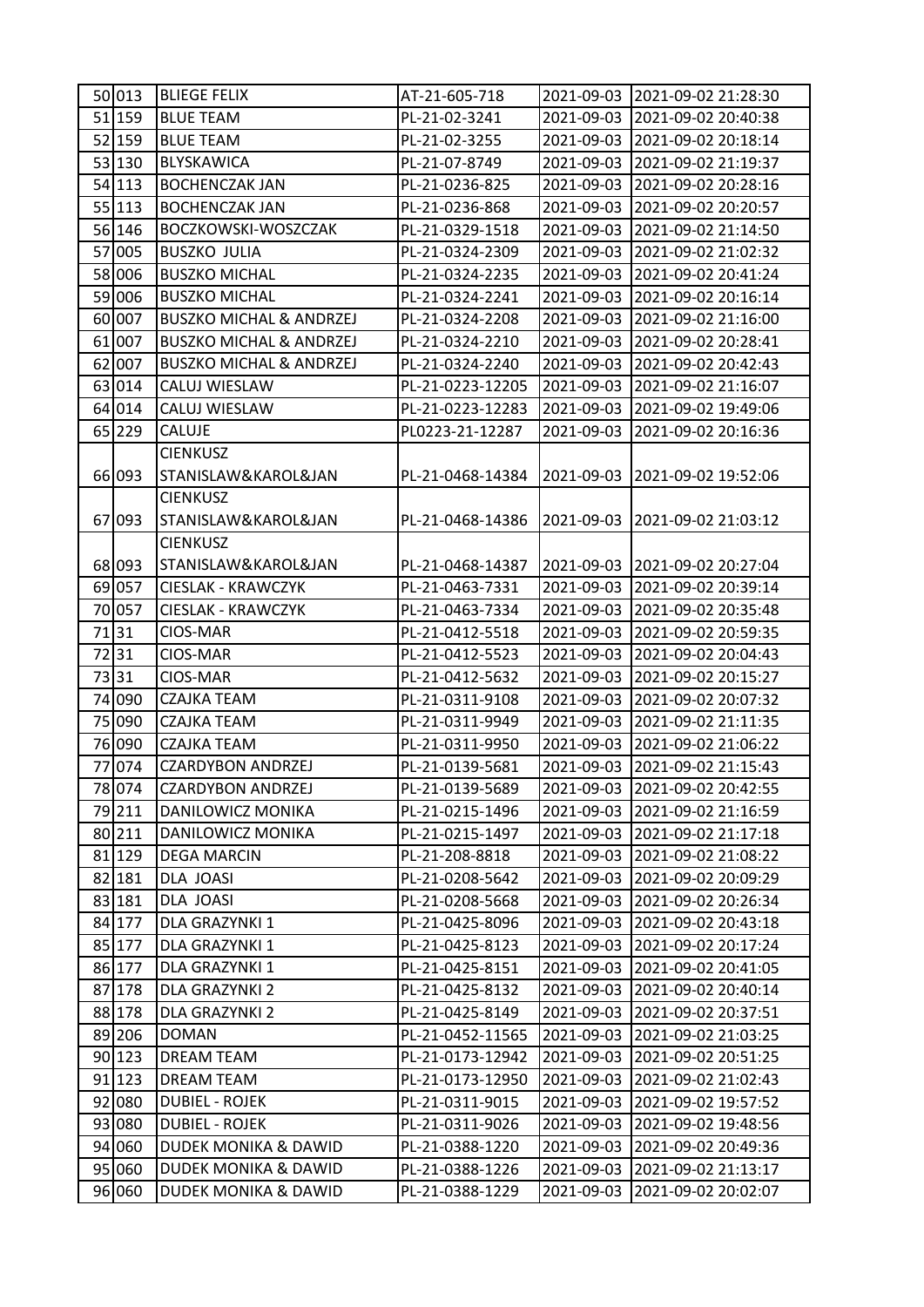| 97 060  | <b>DUDEK MONIKA &amp; DAWID</b> | PL-21-0388-1234  |            | 2021-09-03 2021-09-02 20:22:45 |
|---------|---------------------------------|------------------|------------|--------------------------------|
| 98 060  | <b>DUDEK MONIKA &amp; DAWID</b> | PL-21-0388-1235  | 2021-09-03 | 2021-09-02 20:40:28            |
| 99 101  | DUDKIEWICZ - MORAWSKI           | PL-21-0211-2021  | 2021-09-03 | 2021-09-02 21:07:12            |
| 100 101 | DUDKIEWICZ - MORAWSKI           | PL-21-0211-8940  | 2021-09-03 | 2021-09-02 21:00:53            |
| 101 101 | DUDKIEWICZ - MORAWSKI           | PL-21-0211-8944  | 2021-09-03 | 2021-09-02 19:59:43            |
| 102 089 | DYBKOWSKI SLAWOMIR              | PL-21-0208-5610  | 2021-09-03 | 2021-09-02 21:28:13            |
| 103 089 | <b>DYBKOWSKI SLAWOMIR</b>       | PL-21-0208-5655  | 2021-09-03 | 2021-09-02 20:30:38            |
| 104 089 | <b>DYBKOWSKI SLAWOMIR</b>       | PL-21-0208-5751  | 2021-09-03 | 2021-09-02 20:00:57            |
| 105 170 | ELZBIETA KAMIL LUKASZYK         | PL-21-0295-4432  | 2021-09-03 | 2021-09-02 20:00:27            |
| 106 170 | ELZBIETA KAMIL LUKASZYK         | PL-21-0295-4439  | 2021-09-03 | 2021-09-02 21:26:06            |
| 107 170 | ELZBIETA KAMIL LUKASZYK         | PL-21-0295-4440  | 2021-09-03 | 2021-09-02 20:04:55            |
| 108 150 | <b>ESCHKE ARTUR</b>             | PL-21-0207-3890  | 2021-09-03 | 2021-09-02 21:01:29            |
| 109 150 | <b>ESCHKE ARTUR</b>             | PL-21-0207-3891  | 2021-09-03 | 2021-09-02 19:55:09            |
| 110 150 | <b>ESCHKE ARTUR</b>             | PL-21-0207-3896  | 2021-09-03 | 2021-09-02 21:27:49            |
| 111 092 | <b>FILIP &amp; GOLBA</b>        | PL-21-0468-10056 | 2021-09-03 | 2021-09-02 20:10:17            |
| 112 092 | <b>FILIP &amp; GOLBA</b>        | PL-21-0468-9832  | 2021-09-03 | 2021-09-02 20:34:10            |
| 113 092 | <b>FILIP &amp; GOLBA</b>        | PL-21-0468-9836  | 2021-09-03 | 2021-09-02 21:28:43            |
| 114 092 | <b>FILIP &amp; GOLBA</b>        | PL-21-0468-9837  | 2021-09-03 | 2021-09-02 20:11:57            |
| 115 044 | FLOREK-WOJCIESZAK               | PL-21-0196-1786  | 2021-09-03 | 2021-09-02 20:49:51            |
| 116 044 | FLOREK-WOJCIESZAK               | PL-21-0196-1790  | 2021-09-03 | 2021-09-02 19:54:52            |
| 117 044 | FLOREK-WOJCIESZAK               | PL-21-0231-11790 | 2021-09-03 | 2021-09-02 20:14:50            |
| 118 044 | FLOREK-WOJCIESZAK               | PL-21-0232-2192  | 2021-09-03 | 2021-09-02 20:26:59            |
| 119 095 | <b>GAWRONSKI SLAWOMIR</b>       | PL-21-0209-11340 | 2021-09-03 | 2021-09-02 21:21:34            |
| 120 095 | <b>GAWRONSKI SLAWOMIR</b>       | PL-21-0209-11341 | 2021-09-03 | 2021-09-02 21:09:53            |
| 121 095 | <b>GAWRONSKI SLAWOMIR</b>       | PL-21-0209-11357 | 2021-09-03 | 2021-09-02 21:14:23            |
| 122 157 | <b>GIL JOLANTA</b>              | PL-21-0176-4613  | 2021-09-03 | 2021-09-02 21:10:57            |
| 123 143 | <b>GIULIA</b>                   | PL-21-0250-6145  | 2021-09-03 | 2021-09-02 20:03:46            |
| 124 091 | <b>GORA MARCIN</b>              | PL-21-0122-1557  | 2021-09-03 | 2021-09-02 20:26:42            |
| 125 091 | <b>GORA MARCIN</b>              | PL-21-0311-3603  | 2021-09-03 | 2021-09-02 21:07:41            |
| 126 091 | <b>GORA MARCIN</b>              | PL-21-0311-3613  | 2021-09-03 | 2021-09-02 20:22:03            |
| 127 091 | <b>GORA MARCIN</b>              | PL-21-0311-3615  | 2021-09-03 | 2021-09-02 21:17:32            |
| 128 097 | <b>GORZEL TOMASZ</b>            | PL-21-0497-6210  | 2021-09-03 | 2021-09-02 21:17:15            |
| 129 097 | <b>GORZEL TOMASZ</b>            | PL-21-0497-6238  | 2021-09-03 | 2021-09-02 21:11:37            |
| 130 097 | <b>GORZEL TOMASZ</b>            | PL-21-0497-6248  | 2021-09-03 | 2021-09-02 20:22:16            |
| 131 097 | <b>GORZEL TOMASZ</b>            | PL-21-0497-6255  | 2021-09-03 | 2021-09-02 21:16:43            |
| 132 097 | <b>GORZEL TOMASZ</b>            | PL-21-0497-6268  | 2021-09-03 | 2021-09-02 21:25:19            |
| 133 188 | <b>GOZDUR TOMASZ</b>            | PL-21-0185-727   | 2021-09-03 | 2021-09-02 20:24:39            |
| 134 128 | <b>GRYGLAS ARTUR</b>            | PL-21-010-5453   | 2021-09-03 | 2021-09-02 20:02:39            |
| 135 128 | <b>GRYGLAS ARTUR</b>            | PL-21-010-5486   | 2021-09-03 | 2021-09-02 21:02:13            |
| 136 028 | <b>GUMIENIAK ARTUR</b>          | GB-21-V-207563   | 2021-09-03 | 2021-09-02 20:50:40            |
| 137 028 | <b>GUMIENIAK ARTUR</b>          | PL-21-0430-923   | 2021-09-03 | 2021-09-02 20:35:18            |
| 138 068 | <b>HANIA &amp; MAJA TEAM</b>    | PL-21-0497-2139  | 2021-09-03 | 2021-09-02 21:11:50            |
| 139 068 | <b>HANIA &amp; MAJA TEAM</b>    | PL-21-0497-2164  | 2021-09-03 | 2021-09-02 20:36:36            |
| 140 068 | <b>HANIA &amp; MAJA TEAM</b>    | PL-21-0497-2165  | 2021-09-03 | 2021-09-02 20:15:31            |
| 141 053 | <b>HUBEX</b>                    | PL-21-0211-11224 | 2021-09-03 | 2021-09-02 20:43:06            |
| 142 053 | <b>HUBEX</b>                    | PL-21-0211-11225 | 2021-09-03 | 2021-09-02 20:38:49            |
| 143 053 | <b>HUBEX</b>                    | PL-21-0211-6702  | 2021-09-03 | 2021-09-02 20:00:40            |
| 144 053 | <b>HUBEX</b>                    | PL-21-0211-6704  | 2021-09-03 | 2021-09-02 20:16:20            |
| 145 221 | IREK K.                         | PL-21-0424-8140  | 2021-09-03 | 2021-09-02 20:15:11            |
| 146 094 | <b>J.J KORYCCY</b>              | PL-21-0490-6841  | 2021-09-03 | 2021-09-02 20:50:32            |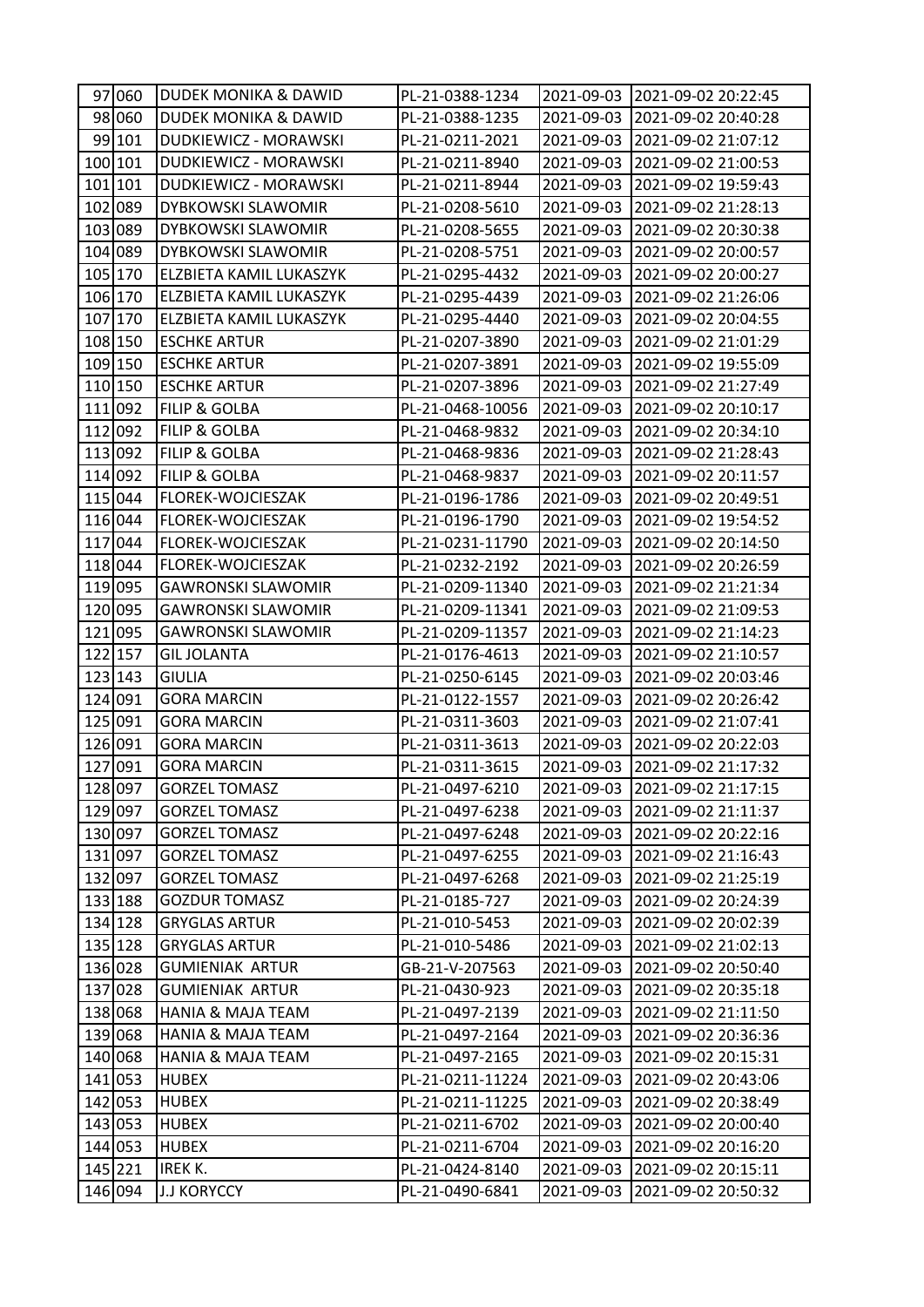| 147 094 | <b>J.J KORYCCY</b>         | PL-21-0490-6847 | 2021-09-03 | 2021-09-02 20:34:57              |
|---------|----------------------------|-----------------|------------|----------------------------------|
| 148 094 | <b>J.J KORYCCY</b>         | PL-21-0490-6850 | 2021-09-03 | 2021-09-02 21:12:57              |
| 149 094 | <b>J.J KORYCCY</b>         | PL-21-0490-6852 | 2021-09-03 | 2021-09-02 21:26:20              |
| 150 094 | <b>J.J KORYCCY</b>         | PL-21-0490-6855 | 2021-09-03 | 2021-09-02 20:07:51              |
| 151 099 | JACHOREK ZBIGNIEW 1        | PL-21-0215-1808 | 2021-09-03 | 2021-09-02 20:06:44              |
| 152 099 | JACHOREK ZBIGNIEW 1        | PL-21-0215-1900 | 2021-09-03 | 2021-09-02 19:57:30              |
| 153 184 | JACHOREK ZBIGNIEW 2        | PL-21-0215-1882 | 2021-09-03 | 2021-09-02 20:22:29              |
| 154 184 | JACHOREK ZBIGNIEW 2        | PL-21-0215-1883 | 2021-09-03 | 2021-09-02 19:50:35              |
| 155 184 | <b>JACHOREK ZBIGNIEW 2</b> | PL-21-0215-1884 | 2021-09-03 | 2021-09-02 20:28:48              |
| 156 184 | JACHOREK ZBIGNIEW 2        | PL-21-0215-1891 | 2021-09-03 | 2021-09-02 20:27:37              |
| 157 184 | JACHOREK ZBIGNIEW 2        | PL-21-0215-1893 | 2021-09-03 | 2021-09-02 19:55:45              |
|         |                            |                 |            |                                  |
| 158 002 | JANUSZ & MARIUSZ ROZPLOCH  | NL-21-1300823   | 2021-09-03 | 2021-09-02 21:07:27              |
|         |                            |                 |            |                                  |
| 159 002 | JANUSZ & MARIUSZ ROZPLOCH  | NL-21-1300829   |            | 2021-09-03 2021-09-02 21:01:40   |
| 160 067 | <b>JARCZOK FILIP</b>       | PL-21-047-8508  | 2021-09-03 | 2021-09-02 20:59:11              |
| 161 067 | <b>JARCZOK FILIP</b>       | PL-21-047-8514  | 2021-09-03 | 2021-09-02 20:15:00              |
| 162 067 | <b>JARCZOK FILIP</b>       | PL-21-047-8518  | 2021-09-03 | 2021-09-02 21:15:24              |
| 163 067 | <b>JARCZOK FILIP</b>       | PL-21-047-8520  | 2021-09-03 | 2021-09-02 20:19:30              |
| 164 067 | <b>JARCZOK FILIP</b>       | PL-21-047-8522  | 2021-09-03 | 2021-09-02 19:56:26              |
| 165 214 | <b>JOKER 0430</b>          | PL-21-0430-7048 | 2021-09-03 | 2021-09-02 20:20:48              |
| 166 214 | <b>JOKER 0430</b>          | PL-21-0430-7055 | 2021-09-03 | 2021-09-02 21:23:54              |
| 167 039 | <b>JURECZKA KRZYSZTOF</b>  | PL-21-0352-1665 | 2021-09-03 | 2021-09-02 20:41:27              |
| 168 047 | <b>JUSTAN</b>              | PL-21-0129-3002 | 2021-09-03 | 2021-09-02 20:42:37              |
| 169 125 | K <sub>2</sub>             | PL-21-0497-3065 | 2021-09-03 | 2021-09-02 20:24:36              |
| 170 125 | K <sub>2</sub>             | PL-21-0497-3078 | 2021-09-03 | 2021-09-02 21:13:57              |
| 171 165 | <b>KAJKA</b>               | PL-21-0211-3042 | 2021-09-03 | 2021-09-02 20:26:04              |
| 172 175 | KALUZA TOMASZ 1            | PL-21-0498-6847 | 2021-09-03 | 2021-09-02 20:28:35              |
| 173 175 | KALUZA TOMASZ 1            | PL-21-0498-6859 | 2021-09-03 | 2021-09-02 20:06:57              |
| 174 175 | KALUZA TOMASZ 1            | PL-21-0498-6873 | 2021-09-03 | 2021-09-02 20:25:49              |
| 175 176 | KALUZA TOMASZ 2            | PL-21-0498-6820 | 2021-09-03 | 2021-09-02 19:57:45              |
| 176 064 | KALYTA +SCZYGIOL NIEMCY    | DV-21-3540-329  | 2021-09-03 | 2021-09-02 19:46:43              |
| 177 064 | KALYTA +SCZYGIOL NIEMCY    | DV-21-7243-1097 | 2021-09-03 | 2021-09-02 20:51:07              |
| 178 064 | KALYTA +SCZYGIOL NIEMCY    | DV-21-7243-1100 | 2021-09-03 | 2021-09-02 19:57:41              |
|         | KATARZYNA & KRZYSZTOF      |                 |            |                                  |
| 179 011 | <b>KORBUS</b>              | PL-21-0211-3082 | 2021-09-03 | 2021-09-02 20:10:32              |
|         | KATARZYNA & KRZYSZTOF      |                 |            |                                  |
| 180 011 | <b>KORBUS</b>              | PL-21-0211-3098 |            | 2021-09-03   2021-09-02 19:52:59 |
| 181 026 | KIELBASA KRZYSZTOF         | PL-21-0311-9514 | 2021-09-03 | 2021-09-02 19:59:00              |
| 182 026 | KIELBASA KRZYSZTOF         | PL-21-0311-9515 | 2021-09-03 | 2021-09-02 20:04:32              |
| 183 026 | KIELBASA KRZYSZTOF         | PL-21-0311-9516 | 2021-09-03 | 2021-09-02 19:59:36              |
| 184 026 | KIELBASA KRZYSZTOF         | PL-21-0311-9589 | 2021-09-03 | 2021-09-02 20:37:38              |
| 185 071 | <b>KLECZAJ SLAWOMIR</b>    | PL-21-0180-312  | 2021-09-03 | 2021-09-02 21:02:38              |
| 186 071 | KLECZAJ SLAWOMIR           | PL-21-0180-332  | 2021-09-03 | 2021-09-02 21:17:47              |
| 187 071 | KLECZAJ SLAWOMIR           | PL-21-05-5489   | 2021-09-03 | 2021-09-02 20:11:12              |
| 188 022 | <b>KLIMAS MIROSLAW</b>     | PL-21-0235-5899 | 2021-09-03 | 2021-09-02 20:20:03              |
| 189 012 | KLUCZYNSKI LESZEK I        | PL-21-0463-8083 | 2021-09-03 | 2021-09-02 20:34:07              |
| 190 012 | KLUCZYNSKI LESZEK I        | PL-21-0463-8084 | 2021-09-03 | 2021-09-02 20:40:47              |
| 191 012 | KLUCZYNSKI LESZEK I        | PL-21-0463-8085 | 2021-09-03 | 2021-09-02 21:19:54              |
| 192 012 | KLUCZYNSKI LESZEK I        | PL-21-0463-8088 | 2021-09-03 | 2021-09-02 20:35:12              |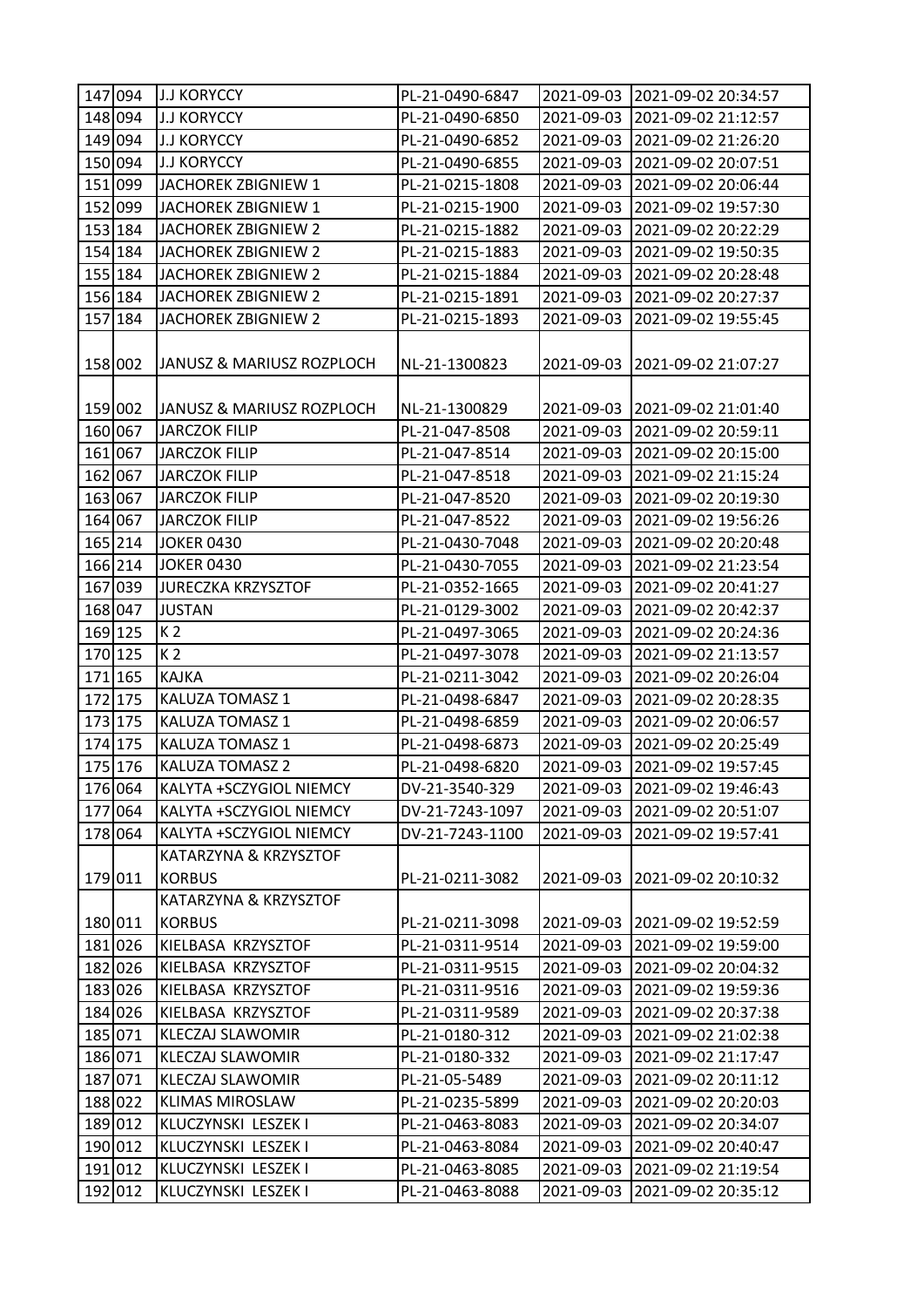| 193 198 | KOPACZ ADAM TOMASZ 1                | PL-21-0317-4555  | 2021-09-03 | 2021-09-02 19:58:25 |
|---------|-------------------------------------|------------------|------------|---------------------|
| 194 198 | KOPACZ ADAM TOMASZ 1                | PL-21-0317-4561  | 2021-09-03 | 2021-09-02 20:03:55 |
| 195 198 | KOPACZ ADAM TOMASZ 1                | PL-21-0317-4562  | 2021-09-03 | 2021-09-02 21:20:57 |
| 196 198 | KOPACZ ADAM TOMASZ 1                | PL-21-0317-4571  | 2021-09-03 | 2021-09-02 21:13:52 |
| 197 199 | KOPACZ ADAM TOMASZ 2                | PL-21-0317-4563  | 2021-09-03 | 2021-09-02 20:10:09 |
| 198 199 | KOPACZ ADAM TOMASZ 2                | PL-21-0317-4566  | 2021-09-03 | 2021-09-02 19:59:21 |
| 199 194 | KORALEWICZ BRACIA                   | PL-21-0289-1784  | 2021-09-03 | 2021-09-02 21:14:43 |
| 200 194 | KORALEWICZ BRACIA                   | PL-21-0289-1825  | 2021-09-03 | 2021-09-02 20:59:19 |
| 201 194 | KORALEWICZ BRACIA                   | PL-21-0289-1845  | 2021-09-03 | 2021-09-02 21:01:48 |
| 202 194 | KORALEWICZ BRACIA                   | PL-21-0289-1848  | 2021-09-03 | 2021-09-02 20:42:27 |
| 203 194 | KORALEWICZ BRACIA                   | PL-21-0289-1881  | 2021-09-03 | 2021-09-02 21:12:43 |
| 204 009 | KOSTRUBIEC ZDZISLAW                 | PL-21-0215-8508  | 2021-09-03 | 2021-09-02 21:08:50 |
| 205 009 | KOSTRUBIEC ZDZISLAW                 | PL-21-0215-8515  | 2021-09-03 | 2021-09-02 20:20:11 |
| 206 009 | KOSTRUBIEC ZDZISLAW                 | PL-21-0215-8533  | 2021-09-03 | 2021-09-02 20:10:04 |
| 207 009 | KOSTRUBIEC ZDZISLAW                 | PL-21-0215-8541  | 2021-09-03 | 2021-09-02 21:15:53 |
| 208 049 | <b>KOZIOLKI</b>                     | PL-21-0414-4197  | 2021-09-03 | 2021-09-02 21:14:56 |
| 209 003 | <b>KRAJEWSKI GRZEGORZ</b>           | PL-21-0210-2373  | 2021-09-03 | 2021-09-02 20:14:04 |
| 210 003 | <b>KRAJEWSKI GRZEGORZ</b>           | PL-21-0210-2374  | 2021-09-03 | 2021-09-02 20:50:47 |
| 211 079 | <b>KRASUSKI</b>                     | PL-21-0414-457   | 2021-09-03 | 2021-09-02 19:48:14 |
| 212 079 | <b>KRASUSKI</b>                     | PL-21-0414-496   | 2021-09-03 | 2021-09-02 21:22:08 |
| 213 079 | <b>KRASUSKI</b>                     | PL-21-0414-498   | 2021-09-03 | 2021-09-02 20:21:22 |
| 214 079 | <b>KRASUSKI</b>                     | PL-21-0414-499   | 2021-09-03 | 2021-09-02 20:20:21 |
| 215 046 | <b>KRAWIECZEK LUCJAN</b>            | PL-21-0129-1145  | 2021-09-03 | 2021-09-02 19:58:49 |
| 216 046 | <b>KRAWIECZEK LUCJAN</b>            | PL-21-0129-901   | 2021-09-03 | 2021-09-02 21:09:24 |
| 217 124 | <b>KREPIECTIM</b>                   | PL-21-0497-6277  | 2021-09-03 | 2021-09-02 19:49:17 |
| 218 019 | <b>KROLIKOWSKI &amp; MOREL TEAM</b> | PL-21-0493-15144 | 2021-09-03 | 2021-09-02 20:00:16 |
| 219 032 | <b>KRYSTKI</b>                      | PL-21-0413-11567 | 2021-09-03 | 2021-09-02 20:13:11 |
| 220 032 | <b>KRYSTKI</b>                      | PL-21-0413-11569 | 2021-09-03 | 2021-09-02 21:11:55 |
| 221 032 | <b>KRYSTKI</b>                      | PL-21-0413-11575 | 2021-09-03 | 2021-09-02 19:55:39 |
| 222 032 | <b>KRYSTKI</b>                      | PL-21-0413-11579 | 2021-09-03 | 2021-09-02 20:02:20 |
| 223 117 | <b>KRZYCHOL</b>                     | PL-21-0317-1345  | 2021-09-03 | 2021-09-02 20:38:33 |
| 224 117 | KRZYCHOL                            | PL-21-0317-1346  | 2021-09-03 | 2021-09-02 21:01:23 |
|         | KUBACEK-JURASEK-CHMELAR             |                  |            |                     |
| 225 107 | <b>TEAM</b>                         | CZ-21-0234-2869  | 2021-09-03 | 2021-09-02 19:51:05 |
|         | KUBACEK-JURASEK-CHMELAR             |                  |            |                     |
| 226 107 | <b>TEAM</b>                         | CZ-21-0259-3412  | 2021-09-03 | 2021-09-02 20:10:45 |
| 227 144 | <b>KURYLO KRZYSZTOF</b>             | PL-21-0412-6537  | 2021-09-03 | 2021-09-02 20:18:37 |
| 228 144 | KURYLO KRZYSZTOF                    | PL-21-0412-6541  | 2021-09-03 | 2021-09-02 21:26:10 |
| 229 144 | <b>KURYLO KRZYSZTOF</b>             | PL-21-0412-6543  | 2021-09-03 | 2021-09-02 19:53:41 |
| 230 054 | <b>KUSAJ GRZEGORZ</b>               | PL-21-0211-6701  | 2021-09-03 | 2021-09-02 20:34:40 |
| 231 054 | <b>KUSAJ GRZEGORZ</b>               | PL-21-0211-6709  | 2021-09-03 | 2021-09-02 19:59:59 |
| 232 054 | <b>KUSAJ GRZEGORZ</b>               | PL-21-0211-6711  | 2021-09-03 | 2021-09-02 20:18:28 |
| 233 054 | <b>KUSAJ GRZEGORZ</b>               | PL-21-0211-6716  | 2021-09-03 | 2021-09-02 20:50:15 |
| 234 054 | <b>KUSAJ GRZEGORZ</b>               | PL-21-0211-6717  | 2021-09-03 | 2021-09-02 21:06:38 |
| 235 103 | L.STOLARSKI- K. SZWED               | PL-21-0380-243   | 2021-09-03 | 2021-09-02 20:34:26 |
| 236 103 | L.STOLARSKI- K. SZWED               | PL-21-0380-245   | 2021-09-03 | 2021-09-02 21:06:46 |
| 237 103 | L.STOLARSKI- K. SZWED               | PL-21-0380-826   | 2021-09-03 | 2021-09-02 20:00:05 |
| 238 055 | LACH STANISLAW                      | PL-21-0465-7307  | 2021-09-03 | 2021-09-02 19:45:20 |
| 239 055 | <b>LACH STANISLAW</b>               | PL-21-0465-7313  | 2021-09-03 | 2021-09-02 19:47:23 |
| 240 055 | LACH STANISLAW                      | PL-21-0465-7315  | 2021-09-03 | 2021-09-02 20:26:08 |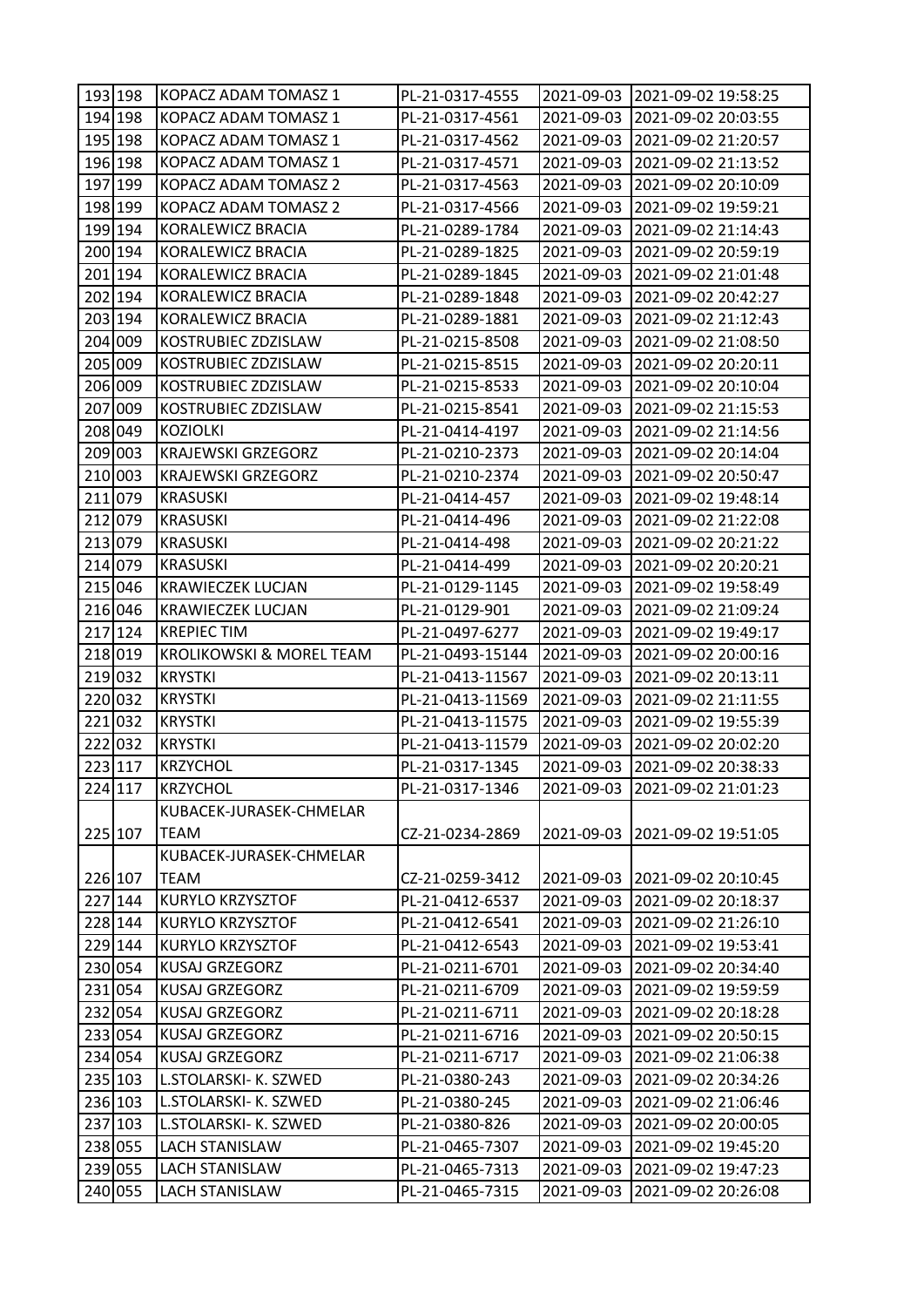| 241 055 | LACH STANISLAW                 | PL-21-0465-7326  |            | 2021-09-03 2021-09-02 19:47:40 |
|---------|--------------------------------|------------------|------------|--------------------------------|
| 242 145 | LANDMAN                        | PL-21-0208-7920  |            | 2021-09-03 2021-09-02 21:08:26 |
| 243 145 | LANDMAN                        | PL-21-0208-7928  | 2021-09-03 | 2021-09-02 19:57:58            |
| 244 145 | LANDMAN                        | PL-21-0208-7934  | 2021-09-03 | 2021-09-02 20:41:40            |
| 245 086 | LASECKI - NAWROCKI             | PL-21-0468-3236  | 2021-09-03 | 2021-09-02 20:51:04            |
| 246 086 | LASECKI - NAWROCKI             | PL-21-0468-6472  | 2021-09-03 | 2021-09-02 21:14:34            |
| 247 149 | LASEK LUKASZ                   | PL-21-0185-512   |            | 2021-09-03 2021-09-02 20:01:12 |
| 248 149 | LASEK LUKASZ                   | PL-21-0185-543   | 2021-09-03 | 2021-09-02 20:05:42            |
| 249 149 | <b>LASEK LUKASZ</b>            | PL-21-0185-575   | 2021-09-03 | 2021-09-02 20:36:08            |
| 250 149 | <b>LASEK LUKASZ</b>            | PL-21-0185-619   | 2021-09-03 | 2021-09-02 20:20:14            |
| 251 149 | <b>LASEK LUKASZ</b>            | PL-21-0185-633   | 2021-09-03 | 2021-09-02 20:15:57            |
| 252 141 | <b>LESZEK SERAFIN</b>          | PL-21-0250-6101  |            | 2021-09-03 2021-09-02 20:22:07 |
| 253 141 | <b>LESZEK SERAFIN</b>          | PL-21-0250-6110  | 2021-09-03 | 2021-09-02 20:20:31            |
| 254 141 | <b>LESZEK SERAFIN</b>          | PL-21-0250-6115  | 2021-09-03 | 2021-09-02 20:17:05            |
| 255 136 | LEWANDOWSKI TEAM               | PL-21-08-2055    | 2021-09-03 | 2021-09-02 19:56:13            |
| 256 136 | LEWANDOWSKI TEAM               | PL-21-08-2059    | 2021-09-03 | 2021-09-02 19:56:58            |
| 257 158 | LIS ANDRZEJ                    | PL-21-09-8547    | 2021-09-03 | 2021-09-02 21:07:58            |
| 258 158 | LIS ANDRZEJ                    | PL-21-09-8580    | 2021-09-03 | 2021-09-02 21:29:06            |
| 259 158 | LIS ANDRZEJ                    | PL-21-09-8600    | 2021-09-03 | 2021-09-02 20:27:25            |
| 260 173 | LOBODA ADAM                    | PL-21-033-1326   | 2021-09-03 | 2021-09-02 21:01:13            |
| 261 116 | <b>LOEWE BARTLOMIEJ</b>        | PL-21-0152-137   | 2021-09-03 | 2021-09-02 20:27:28            |
| 262 116 | LOEWE BARTLOMIEJ               | PL-21-0152-139   | 2021-09-03 | 2021-09-02 20:12:09            |
| 263 116 | LOEWE BARTLOMIEJ               | PL-21-0152-143   | 2021-09-03 | 2021-09-02 19:52:19            |
| 264 182 | <b>LUBIARZ ROBERT</b>          | PL-21-0412-4736  | 2021-09-03 | 2021-09-02 19:58:35            |
| 265 017 | LUKASZ I MONIKA LIPIAN         | PL-21-0208-8932  | 2021-09-03 | 2021-09-02 20:02:35            |
| 266 017 | LUKASZ I MONIKA LIPIAN         | PL-21-0208-8937  | 2021-09-03 | 2021-09-02 21:02:55            |
| 267 017 | LUKASZ I MONIKA LIPIAN         | PL-21-0208-8946  | 2021-09-03 | 2021-09-02 21:14:03            |
| 268 017 | LUKASZ I MONIKA LIPIAN         | PL-21-0208-8959  | 2021-09-03 | 2021-09-02 19:57:24            |
| 269 148 | MAJA                           | PL-21-053-14740  | 2021-09-03 | 2021-09-02 20:22:39            |
| 270 148 | MAJA                           | PL-21-053-14743  | 2021-09-03 | 2021-09-02 21:24:12            |
| 271 148 | <b>MAJA</b>                    | PL-21-053-14750  | 2021-09-03 | 2021-09-02 20:40:59            |
| 272 069 | <b>MAJA &amp; HANIA TEAM</b>   | PL-21-0497-2106  | 2021-09-03 | 2021-09-02 19:53:02            |
| 273 069 | MAJA & HANIA TEAM              | PL-21-0497-2128  | 2021-09-03 | 2021-09-02 19:57:16            |
| 274 069 | MAJA & HANIA TEAM              | PL-21-0497-2135  |            | 2021-09-03 2021-09-02 20:25:10 |
| 275 168 | <b>MAJCHER - BARAN TEAM</b>    | PL-21-0230-178   | 2021-09-03 | 2021-09-02 20:35:39            |
| 276 151 | MAJEWSKI WALDEK                | PL-21-0180-4806  | 2021-09-03 | 2021-09-02 20:18:53            |
| 277 082 | <b>MALEC MAREK</b>             | PL-21-0215-191   | 2021-09-03 | 2021-09-02 20:20:40            |
| 278 082 | <b>MALEC MAREK</b>             | PL-21-0215-200   | 2021-09-03 | 2021-09-02 20:50:52            |
| 279 082 | <b>MALEC MAREK</b>             | PL-21-0215-241   | 2021-09-03 | 2021-09-02 20:16:58            |
| 280 228 | <b>MARKO</b>                   | PL0495-21-6974   | 2021-09-03 | 2021-09-02 20:36:13            |
| 281 122 | <b>MASTER TEAM PILICHOWICE</b> | CZ-21-0132-3212  | 2021-09-03 | 2021-09-02 19:53:29            |
| 282 132 | MAT-BUD                        | PL-21-0430-4587  | 2021-09-03 | 2021-09-02 20:40:49            |
| 283 132 | MAT-BUD                        | PL-21-0430-5538  | 2021-09-03 | 2021-09-02 20:09:46            |
| 284 132 | MAT-BUD                        | PL-21-0430-5550  | 2021-09-03 | 2021-09-02 20:08:41            |
| 285 223 | <b>MELA</b>                    | PL0424-21-8149   | 2021-09-03 | 2021-09-02 20:49:24            |
| 286 088 | MICHAL & REMIX                 | PL-21-0468-13001 | 2021-09-03 | 2021-09-02 20:12:43            |
| 287 088 | MICHAL & REMIX                 | PL-21-0468-14520 | 2021-09-03 | 2021-09-02 20:52:00            |
| 288 108 | MISIAK & SMORAWSKI TEAM        | PL-21-0347-11966 | 2021-09-03 | 2021-09-02 20:01:33            |
| 289 108 | MISIAK & SMORAWSKI TEAM        | PL-21-0347-11971 | 2021-09-03 | 2021-09-02 20:14:15            |
| 290 108 | MISIAK & SMORAWSKI TEAM        | PL-21-0347-11999 | 2021-09-03 | 2021-09-02 19:48:02            |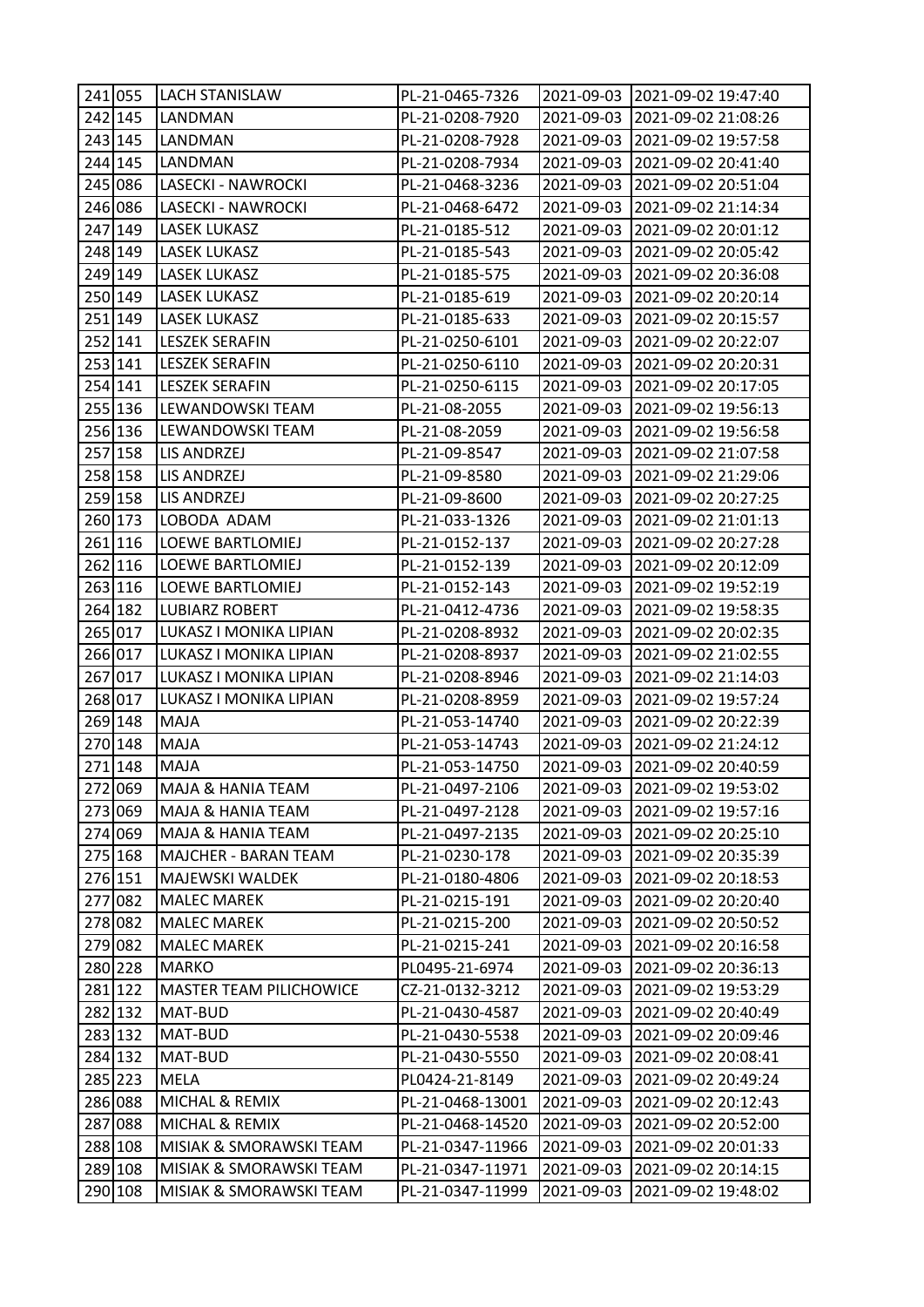| 291 108 | MISIAK & SMORAWSKI TEAM   | PL-21-0347-9343  |            | 2021-09-03 2021-09-02 21:13:25  |
|---------|---------------------------|------------------|------------|---------------------------------|
| 292 108 | MISIAK & SMORAWSKI TEAM   | PL-21-0347-9344  |            | 2021-09-03 2021-09-02 20:03:08  |
| 293 087 | NATALKA & ZELAZNIAKI      | PL-21-0468-613   | 2021-09-03 | 2021-09-02 20:19:58             |
| 294 087 | NATALKA & ZELAZNIAKI      | PL-21-0468-619   | 2021-09-03 | 2021-09-02 20:40:00             |
| 295 162 | NIEDUZAK JOZEF            | PL-21-0289-5986  | 2021-09-03 | 2021-09-02 20:13:16             |
| 296 162 | NIEDUZAK JOZEF            | PL-21-0289-5999  | 2021-09-03 | 2021-09-02 20:00:23             |
| 297 162 | NIEDUZAK JOZEF            | PL-21-0289-6561  | 2021-09-03 | 2021-09-02 21:22:12             |
| 298 023 | O.I.S. KRAWCZAK           | PL-21-07-11712   | 2021-09-03 | 2021-09-02 19:49:59             |
| 299 023 | O.I.S. KRAWCZAK           | PL-21-07-11718   | 2021-09-03 | 2021-09-02 20:04:12             |
| 300 153 | <b>OCHIJEWICZ MAREK</b>   | PL-21-0441-5101  | 2021-09-03 | 2021-09-02 21:15:10             |
| 301 203 | <b>OLIVIER KRAWCZAK</b>   | PL-21-07-11727   | 2021-09-03 | 2021-09-02 20:58:54             |
|         | OLR POLISH MASTER KACPER  |                  |            |                                 |
| 302 189 | <b>MAK</b>                | PL-21-083-11425  |            | 2021-09-03 2021-09-02 20:05:24  |
| 303 220 | <b>ORLOF KRZYSZTOF</b>    | PL-21-0500-6089  | 2021-09-03 | 2021-09-02 19:47:46             |
| 304 109 | P+E TEAM                  | PL-21-0347-8104  | 2021-09-03 | 2021-09-02 20:28:03             |
| 305 109 | P+E TEAM                  | PL-21-0347-8106  | 2021-09-03 | 2021-09-02 19:49:48             |
| 306 109 | P+E TEAM                  | PL-21-0347-8107  |            | 2021-09-03 2021-09-02 19:52:26  |
| 307 163 | PANAS TEAM                | PL-21-0210-1116  | 2021-09-03 | 2021-09-02 20:01:58             |
| 308 163 | PANAS TEAM                | PL-21-0210-1157  | 2021-09-03 | 2021-09-02 20:28:22             |
| 309 163 | PANAS TEAM                | PL-21-0210-1174  | 2021-09-03 | 2021-09-02 20:22:57             |
| 310 161 | PASTUSZAK MICHAL          | PL-21-0497-5816  | 2021-09-03 | 2021-09-02 20:21:44             |
| 311 161 | PASTUSZAK MICHAL          | PL-21-0497-5818  |            | 2021-09-03 2021-09-02 20:39:37  |
| 312 135 | PATRYCJA I ADRIAN DROZD   | PL-21-0463-7750  | 2021-09-03 | 2021-09-02 21:27:54             |
| 313 135 | PATRYCJA I ADRIAN DROZD   | PL-21-0463-7756  | 2021-09-03 | 2021-09-02 20:27:51             |
| 314 135 | PATRYCJA I ADRIAN DROZD   | PL-21-0463-7778  | 2021-09-03 | 2021-09-02 20:26:20             |
| 315 105 | PAWEL SZTOBNICKI          | PL-21-0175-1953  | 2021-09-03 | 2021-09-02 21:13:00             |
| 316 105 | PAWEL SZTOBNICKI          | PL-21-0175-1956  | 2021-09-03 | 2021-09-02 19:47:52             |
| 317 105 | PAWEL SZTOBNICKI          | PL-21-0175-1960  | 2021-09-03 | 2021-09-02 20:03:17             |
| 318 105 | PAWEL SZTOBNICKI          | S-21-08-015      | 2021-09-03 | 2021-09-02 19:58:14             |
|         | PAWEL WARDA & ADALBERT    |                  |            |                                 |
| 319 035 | <b>BISCHOF</b>            | PL-21-0497-1453  |            | 2021-09-03 2021-09-02 21:00:49  |
|         | PAWEL WARDA & ADALBERT    |                  |            |                                 |
| 320 035 | <b>BISCHOF</b>            | PL-21-0497-1454  |            | 2021-09-03 2021-09-02 19:50:54  |
|         | PAWEL WARDA & ADALBERT    |                  |            |                                 |
| 321 035 | <b>BISCHOF</b>            | PL-21-0497-1455  |            | 2021-09-03 2021-09-02 20:20:34  |
|         | PAWEL WARDA & ADALBERT    |                  |            |                                 |
| 322 035 | <b>BISCHOF</b>            | PL-21-0497-1457  |            | 2021-09-03  2021-09-02 20:07:45 |
| 323 208 | <b>PAWELEC ARTUR</b>      | PL-21-0275-14398 | 2021-09-03 | 2021-09-02 21:16:24             |
| 324 041 | PERLA ROZTOCZA            | PL-21-0215-766   |            | 2021-09-03 2021-09-02 21:15:48  |
| 325 041 | PERLA ROZTOCZA            | PL-21-0215-791   |            | 2021-09-03 2021-09-02 20:22:52  |
| 326 038 | PIEROG SEBASTIAN          | PL-21-0312-8161  |            | 2021-09-03 2021-09-02 20:19:07  |
| 327 038 | PIEROG SEBASTIAN          | PL-21-0312-8179  |            | 2021-09-03 2021-09-02 20:23:44  |
| 328 172 | PIETRAS & DZIALAK         | PL-21-0287-4079  | 2021-09-03 | 2021-09-02 20:26:50             |
| 329 172 | PIETRAS & DZIALAK         | PL-21-0314-7514  |            | 2021-09-03 2021-09-02 20:08:25  |
| 330 172 | PIETRAS & DZIALAK         | PL-21-0498-2073  |            | 2021-09-03 2021-09-02 21:03:57  |
| 331 111 | PIOTROWSKI TOMASZ         | PL-21-0285-1643  |            | 2021-09-03 2021-09-02 21:14:12  |
| 332 196 | PITAS M.M.-MAJCHER K.TEAM | PL-21-0315-8560  |            | 2021-09-03 2021-09-02 20:10:57  |
| 333 196 | PITAS M.M.-MAJCHER K.TEAM | PL-21-0315-9802  | 2021-09-03 | 2021-09-02 20:03:30             |
| 334 196 | PITAS M.M.-MAJCHER K.TEAM | PL-21-0315-9994  |            | 2021-09-03  2021-09-02 21:31:26 |
| 335 193 | PO RA PI                  | PL-21-0280-3119  | 2021-09-03 | 2021-09-02 19:55:14             |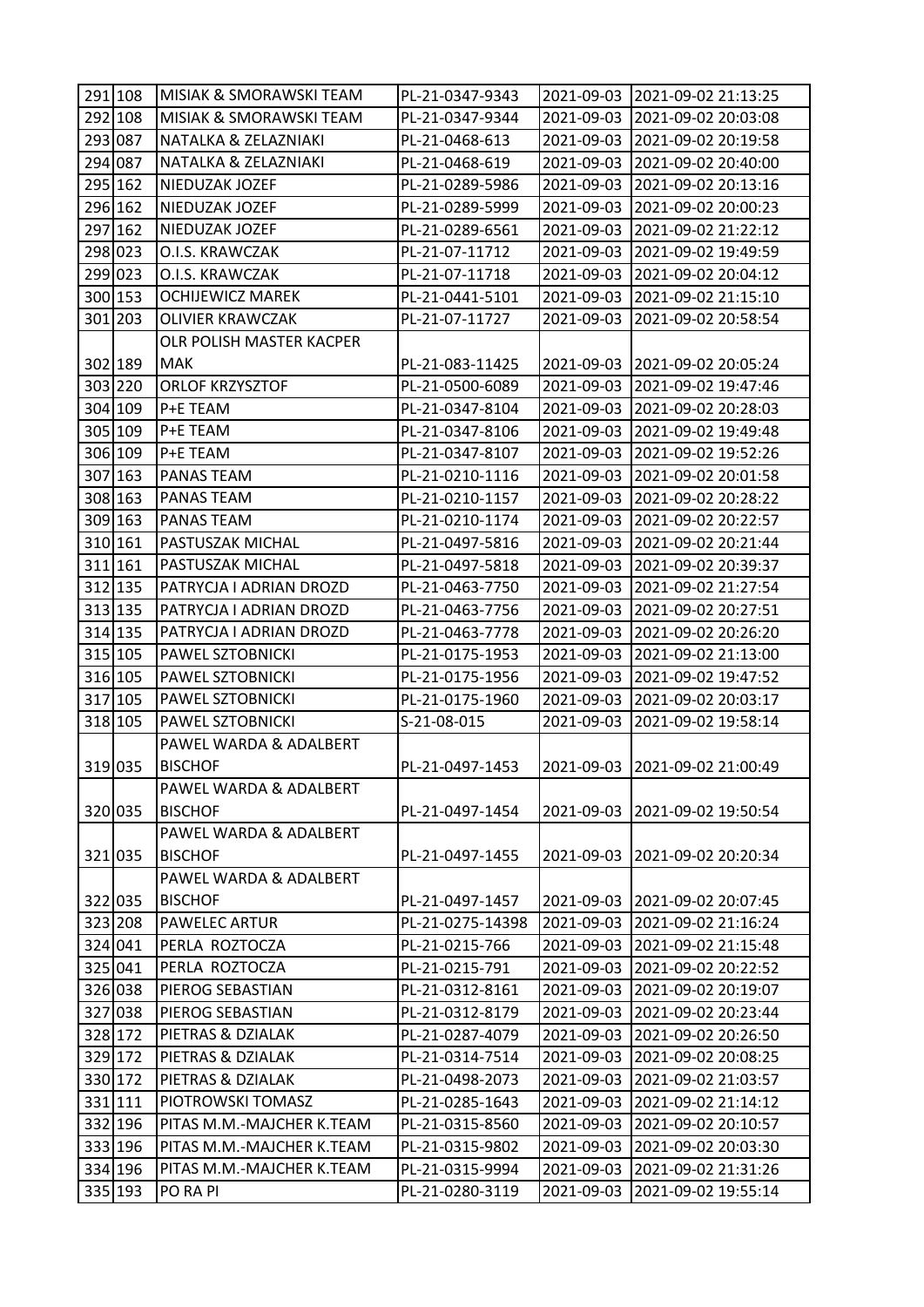| 336 193 | PO RA PI                   | PL-21-0280-3130  |            | 2021-09-03 2021-09-02 20:12:28   |
|---------|----------------------------|------------------|------------|----------------------------------|
| 337 043 | POPLAWSKI MIECZYSLAW       | PL-21-0441-516   |            | 2021-09-03 2021-09-02 20:03:38   |
| 338 043 | POPLAWSKI MIECZYSLAW       | PL-21-0441-525   | 2021-09-03 | 2021-09-02 21:03:41              |
| 339 043 | POPLAWSKI MIECZYSLAW       | PL-21-0441-526   | 2021-09-03 | 2021-09-02 20:00:53              |
| 340 043 | POPLAWSKI MIECZYSLAW       | PL-21-0441-573   | 2021-09-03 | 2021-09-02 20:03:22              |
| 341 202 | POPOWSKA MONIKA            | PL-21-014-5779   | 2021-09-03 | 2021-09-02 20:41:17              |
| 342 202 | POPOWSKA MONIKA            | PL-21-014-5789   |            | 2021-09-03 2021-09-02 19:48:40   |
| 343 134 | PRANAGAL                   | PL-21-0497-3662  | 2021-09-03 | 2021-09-02 20:33:45              |
| 344 154 | PRZEDNIKOWSKI WIESLAW      | PL-21-0306-4705  | 2021-09-03 | 2021-09-02 20:38:04              |
| 345 110 | RAFAL GORSKI               | PL-21-0223-583   | 2021-09-03 | 2021-09-02 19:50:46              |
| 346 110 | RAFAL GORSKI               | PL-21-0223-588   | 2021-09-03 | 2021-09-02 20:05:54              |
| 347 110 | RAFAL GORSKI               | PL-21-0223-595   |            | 2021-09-03 2021-09-02 20:08:50   |
| 348 102 | RAFAL KAMIL                | PL-21-03-10110   | 2021-09-03 | 2021-09-02 21:27:09              |
| 349 102 | <b>RAFAL KAMIL</b>         | PL-21-03-10114   | 2021-09-03 | 2021-09-02 21:17:08              |
| 350 102 | <b>RAFAL KAMIL</b>         | PL-21-03-10157   | 2021-09-03 | 2021-09-02 20:13:32              |
| 351 102 | RAFAL KAMIL                | PL-21-03-10159   | 2021-09-03 | 2021-09-02 20:51:27              |
| 352 195 | RAF-KAR                    | PL-21-0183-2982  | 2021-09-03 | 2021-09-02 21:30:00              |
| 353 024 | <b>RAZIK MAREK</b>         | DV-21-8867-53    | 2021-09-03 | 2021-09-02 20:37:56              |
| 354 024 | RAZIK MAREK                | DV-21-8867-70    | 2021-09-03 | 2021-09-02 21:16:36              |
| 355 160 | <b>RED TEAM</b>            | PL-21-02-3252    | 2021-09-03 | 2021-09-02 20:10:38              |
| 356 045 | ROBERT-PATRYK              | PL-21-0231-10012 | 2021-09-03 | 2021-09-02 20:35:36              |
| 357 045 | ROBERT-PATRYK              | PL-21-0231-10051 | 2021-09-03 | 2021-09-02 19:56:44              |
| 358 045 | ROBERT-PATRYK              | PL-21-0231-10062 | 2021-09-03 | 2021-09-02 19:49:01              |
| 359 045 | ROBERT-PATRYK              | PL-21-0231-10091 | 2021-09-03 | 2021-09-02 21:08:13              |
| 360 081 | <b>ROJEK &amp; DUBIEL</b>  | PL-21-0311-9012  | 2021-09-03 | 2021-09-02 20:07:36              |
| 361 081 | <b>ROJEK &amp; DUBIEL</b>  | PL-21-0311-9023  | 2021-09-03 | 2021-09-02 20:42:16              |
| 362 081 | <b>ROJEK &amp; DUBIEL</b>  | PL-21-0311-9031  | 2021-09-03 | 2021-09-02 20:42:13              |
| 363 075 | RUBINKOWSKI DAMIAN         | PL-21-0397-1103  | 2021-09-03 | 2021-09-02 19:54:34              |
| 364 075 | RUBINKOWSKI DAMIAN         | PL-21-0397-1193  | 2021-09-03 | 2021-09-02 20:13:27              |
| 365 204 | <b>SCHULZ TEAM</b>         | PL-21-0217-201   | 2021-09-03 | 2021-09-02 21:24:49              |
| 366 204 | <b>SCHULZ TEAM</b>         | PL-21-0217-230   |            | 2021-09-03   2021-09-02 19:53:58 |
| 367 187 | SEYKOPOL JERZY SERZYSKO    | PL-21-0482-2123  | 2021-09-03 | 2021-09-02 20:21:20              |
| 368 058 | <b>SG SEHNKE-MARZEION</b>  | DV-21-8762-1000  | 2021-09-03 | 2021-09-02 19:59:51              |
| 369 058 | <b>SG SEHNKE-MARZEION</b>  | DV-21-8762-735   | 2021-09-03 | 2021-09-02 19:45:39              |
| 370 058 | SG SEHNKE-MARZEION         | DV-21-8762-965   | 2021-09-03 | 2021-09-02 20:34:47              |
| 371 059 | <b>SLAWOMIR WIERZBICKI</b> | PL-21-0244-7018  | 2021-09-03 | 2021-09-02 21:29:14              |
| 372 059 | <b>SLAWOMIR WIERZBICKI</b> | PL-21-0244-7035  | 2021-09-03 | 2021-09-02 21:20:00              |
| 373 042 | <b>SMERFY</b>              | PL-21-0441-1805  | 2021-09-03 | 2021-09-02 20:18:21              |
| 374 042 | <b>SMERFY</b>              | PL-21-0441-1833  | 2021-09-03 | 2021-09-02 19:54:38              |
| 375 167 | <b>SMYK TOMASZ</b>         | PL-21-0497-2185  | 2021-09-03 | 2021-09-02 20:42:50              |
| 376 167 | <b>SMYK TOMASZ</b>         | PL-21-0497-2188  | 2021-09-03 | 2021-09-02 20:41:42              |
| 377 167 | <b>SMYK TOMASZ</b>         | PL-21-0497-2195  | 2021-09-03 | 2021-09-02 20:25:06              |
| 378 225 | SOBCZAK 2                  | PL-21-0412-4416  | 2021-09-03 | 2021-09-02 20:08:37              |
| 379 224 | SOBCZAK 1                  | PL-21-0412-4431  | 2021-09-03 | 2021-09-02 20:13:52              |
| 380 033 | SOBIERAJ & GALCZYNSKI      | PL-21-0183-7028  | 2021-09-03 | 2021-09-02 20:13:40              |
| 381 033 | SOBIERAJ & GALCZYNSKI      | PL-21-0183-7032  | 2021-09-03 | 2021-09-02 20:09:52              |
| 382 118 | <b>SPARROW TEAM I</b>      | DV-21-1911-1275  | 2021-09-03 | 2021-09-02 21:00:59              |
| 383 118 | <b>SPARROW TEAM I</b>      | DV-21-1911-1282  | 2021-09-03 | 2021-09-02 21:01:07              |
| 384 119 | SPARROW TEAM II            | DV-21-1911-1257  | 2021-09-03 | 2021-09-02 20:07:58              |
| 385 119 | SPARROW TEAM II            | DV-21-1911-1267  | 2021-09-03 | 2021-09-02 20:12:05              |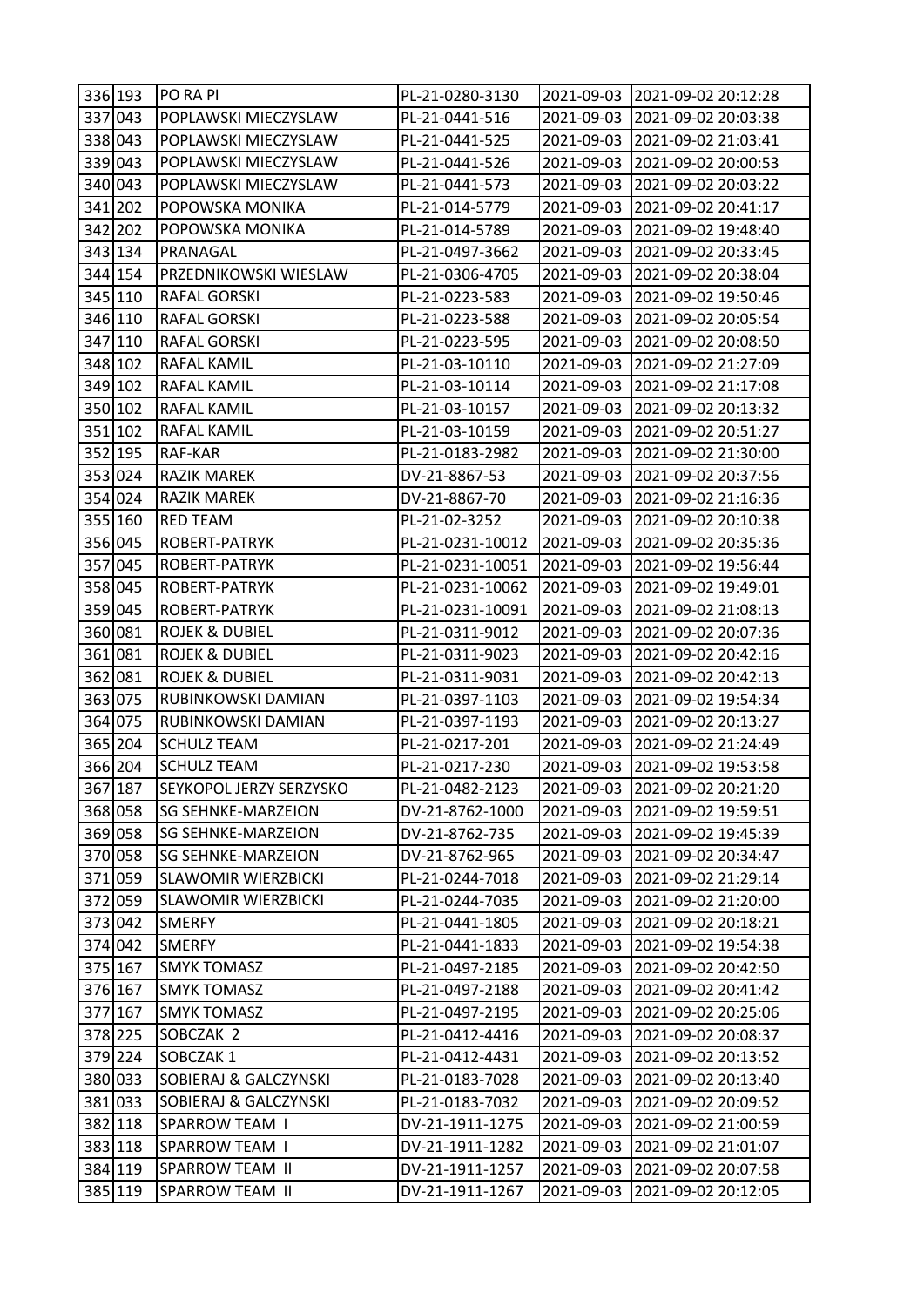| 387 119<br>2021-09-03<br><b>SPARROW TEAM II</b><br>DV-21-2585-1818<br>2021-09-02 20:13:01<br>388 119<br>SPARROW TEAM II<br>DV-21-2585-1835<br>2021-09-03<br>2021-09-02 19:49:37<br>389 213<br><b>SPRYCHA NATANIEL</b><br>PL-21-0468-7738<br>2021-09-03<br>2021-09-02 19:58:17<br>390 213<br>SPRYCHA NATANIEL<br>PL-21-0468-7743<br>2021-09-03<br>2021-09-02 21:31:02<br>391 115<br>SROKA-KUSION-KAWA<br>PL-21-0318-3142<br>2021-09-03<br>2021-09-02 20:06:33<br>STEFANSKI MAREK MWG<br>392 072<br>ROGOWO I<br>PL-21-0495-6871<br>2021-09-03   2021-09-02 19:59:30<br>STEFANSKI MAREK MWG<br>ROGOWO II<br>393 073<br>PL-21-0495-6952<br>2021-09-03 2021-09-02 20:09:32<br>STEFANSKI MAREK MWG<br>394 073<br>ROGOWO II<br>2021-09-03 2021-09-02 20:29:37<br>PL-21-0495-6994<br>395 036<br>2021-09-03<br>STRZELCZYK TOMASZ<br>PL-21-0221-5425<br>2021-09-02 20:04:04<br>396 036<br><b>STRZELCZYK TOMASZ</b><br>PL-21-0221-5431<br>2021-09-03<br>2021-09-02 19:52:31<br>397 036<br>STRZELCZYK TOMASZ<br>PL-21-0221-5435<br>2021-09-03<br>2021-09-02 19:55:05<br>398 126<br>STUDZINSKI BARTOSZ-ZBIGNIEW<br>PL-21-0211-10151<br>2021-09-03 2021-09-02 20:14:38<br>399 126<br>STUDZINSKI BARTOSZ-ZBIGNIEW<br>PL-21-0211-10155<br>2021-09-03 2021-09-02 19:54:12<br>400 126<br>PL-21-0211-10219<br>2021-09-03 2021-09-02 20:07:14<br>STUDZINSKI BARTOSZ-ZBIGNIEW<br>401 029<br>STYPCZYNSKI DARIUSZ<br>2021-09-03 2021-09-02 21:30:32<br>PL-21-0473-9618<br>402 185<br>SYLWIA I DAREK ZYBURA 2<br>2021-09-03<br>2021-09-02 20:40:36<br>PL-21-0215-4983<br>403 164<br>SYLWIA I DAREK ZYBURA 1<br>PL-21-0211-3805<br>2021-09-03<br>2021-09-02 20:39:08<br>404 114<br>SZNAUCNER JAROSLAW<br>2021-09-03<br>2021-09-02 20:43:31<br>PL-21-0492-4005<br>405 114<br>2021-09-03<br>SZNAUCNER JAROSLAW<br>PL-21-0492-4008<br>2021-09-02 21:00:06<br>SZNAUCNER JAROSLAW<br>406 114<br>2021-09-03<br>2021-09-02 20:58:09<br>PL-21-0492-4017<br>407 114<br>SZNAUCNER JAROSLAW<br>2021-09-03<br>PL-21-0492-4029<br>2021-09-02 20:08:07<br>408 114<br>SZNAUCNER JAROSLAW<br>PL-21-0492-4056<br>2021-09-03<br>2021-09-02 19:58:37<br>409 147<br>SZYMANSKI JERZY<br>2021-09-03<br>PL-21-0208-7046<br>2021-09-02 20:35:02<br>410 147<br>SZYMANSKI JERZY<br>PL-21-0208-7074<br>2021-09-03<br>2021-09-02 20:27:11<br>411 147<br>SZYMANSKI JERZY<br>PL-21-0208-7075<br>2021-09-03 2021-09-02 20:28:08<br>412 147<br>SZYMANSKI JERZY<br>2021-09-03 2021-09-02 21:10:28<br>PL-21-0208-7077<br>413 070<br><b>SZYMON</b><br>PL-21-0180-6511<br>2021-09-03 2021-09-02 19:52:44<br>414 070<br>SZYMON<br>2021-09-03 2021-09-02 20:21:38<br>PL-21-0180-6575<br>415 070<br>SZYMON<br>PL-21-0180-6579<br>2021-09-03<br>2021-09-02 19:55:23<br>416 070<br>SZYMON<br>PL-21-0180-6585<br>2021-09-03<br>2021-09-02 19:52:37<br>417 142<br><b>TAYA</b><br>PL-21-0250-6118<br>2021-09-03<br>2021-09-02 21:14:16<br>418 142<br><b>TAYA</b><br>2021-09-03 2021-09-02 21:11:14<br>PL-21-0250-6131<br>419 142<br>2021-09-03<br><b>TAYA</b><br>PL-21-0250-6143<br>2021-09-02 20:25:42<br>420 155<br><b>TCHORZEWSKI WOJCIECH</b><br>2021-09-03<br>2021-09-02 21:07:43<br>PL-21-0468-6315<br><b>TCHORZEWSKI WOJCIECH</b><br>421 155<br>PL-21-0468-6335<br>2021-09-03<br>2021-09-02 19:47:29 |
|----------------------------------------------------------------------------------------------------------------------------------------------------------------------------------------------------------------------------------------------------------------------------------------------------------------------------------------------------------------------------------------------------------------------------------------------------------------------------------------------------------------------------------------------------------------------------------------------------------------------------------------------------------------------------------------------------------------------------------------------------------------------------------------------------------------------------------------------------------------------------------------------------------------------------------------------------------------------------------------------------------------------------------------------------------------------------------------------------------------------------------------------------------------------------------------------------------------------------------------------------------------------------------------------------------------------------------------------------------------------------------------------------------------------------------------------------------------------------------------------------------------------------------------------------------------------------------------------------------------------------------------------------------------------------------------------------------------------------------------------------------------------------------------------------------------------------------------------------------------------------------------------------------------------------------------------------------------------------------------------------------------------------------------------------------------------------------------------------------------------------------------------------------------------------------------------------------------------------------------------------------------------------------------------------------------------------------------------------------------------------------------------------------------------------------------------------------------------------------------------------------------------------------------------------------------------------------------------------------------------------------------------------------------------------------------------------------------------------------------------------------------------------------------------------------------------------------------------------------------------------------------------------------------------------------------------------------------------------------------------------------------------------------------------------------------------------------------------------------------------------------------------------------------------------------------------------------------------------------------|
|                                                                                                                                                                                                                                                                                                                                                                                                                                                                                                                                                                                                                                                                                                                                                                                                                                                                                                                                                                                                                                                                                                                                                                                                                                                                                                                                                                                                                                                                                                                                                                                                                                                                                                                                                                                                                                                                                                                                                                                                                                                                                                                                                                                                                                                                                                                                                                                                                                                                                                                                                                                                                                                                                                                                                                                                                                                                                                                                                                                                                                                                                                                                                                                                                                        |
|                                                                                                                                                                                                                                                                                                                                                                                                                                                                                                                                                                                                                                                                                                                                                                                                                                                                                                                                                                                                                                                                                                                                                                                                                                                                                                                                                                                                                                                                                                                                                                                                                                                                                                                                                                                                                                                                                                                                                                                                                                                                                                                                                                                                                                                                                                                                                                                                                                                                                                                                                                                                                                                                                                                                                                                                                                                                                                                                                                                                                                                                                                                                                                                                                                        |
|                                                                                                                                                                                                                                                                                                                                                                                                                                                                                                                                                                                                                                                                                                                                                                                                                                                                                                                                                                                                                                                                                                                                                                                                                                                                                                                                                                                                                                                                                                                                                                                                                                                                                                                                                                                                                                                                                                                                                                                                                                                                                                                                                                                                                                                                                                                                                                                                                                                                                                                                                                                                                                                                                                                                                                                                                                                                                                                                                                                                                                                                                                                                                                                                                                        |
|                                                                                                                                                                                                                                                                                                                                                                                                                                                                                                                                                                                                                                                                                                                                                                                                                                                                                                                                                                                                                                                                                                                                                                                                                                                                                                                                                                                                                                                                                                                                                                                                                                                                                                                                                                                                                                                                                                                                                                                                                                                                                                                                                                                                                                                                                                                                                                                                                                                                                                                                                                                                                                                                                                                                                                                                                                                                                                                                                                                                                                                                                                                                                                                                                                        |
|                                                                                                                                                                                                                                                                                                                                                                                                                                                                                                                                                                                                                                                                                                                                                                                                                                                                                                                                                                                                                                                                                                                                                                                                                                                                                                                                                                                                                                                                                                                                                                                                                                                                                                                                                                                                                                                                                                                                                                                                                                                                                                                                                                                                                                                                                                                                                                                                                                                                                                                                                                                                                                                                                                                                                                                                                                                                                                                                                                                                                                                                                                                                                                                                                                        |
|                                                                                                                                                                                                                                                                                                                                                                                                                                                                                                                                                                                                                                                                                                                                                                                                                                                                                                                                                                                                                                                                                                                                                                                                                                                                                                                                                                                                                                                                                                                                                                                                                                                                                                                                                                                                                                                                                                                                                                                                                                                                                                                                                                                                                                                                                                                                                                                                                                                                                                                                                                                                                                                                                                                                                                                                                                                                                                                                                                                                                                                                                                                                                                                                                                        |
|                                                                                                                                                                                                                                                                                                                                                                                                                                                                                                                                                                                                                                                                                                                                                                                                                                                                                                                                                                                                                                                                                                                                                                                                                                                                                                                                                                                                                                                                                                                                                                                                                                                                                                                                                                                                                                                                                                                                                                                                                                                                                                                                                                                                                                                                                                                                                                                                                                                                                                                                                                                                                                                                                                                                                                                                                                                                                                                                                                                                                                                                                                                                                                                                                                        |
|                                                                                                                                                                                                                                                                                                                                                                                                                                                                                                                                                                                                                                                                                                                                                                                                                                                                                                                                                                                                                                                                                                                                                                                                                                                                                                                                                                                                                                                                                                                                                                                                                                                                                                                                                                                                                                                                                                                                                                                                                                                                                                                                                                                                                                                                                                                                                                                                                                                                                                                                                                                                                                                                                                                                                                                                                                                                                                                                                                                                                                                                                                                                                                                                                                        |
|                                                                                                                                                                                                                                                                                                                                                                                                                                                                                                                                                                                                                                                                                                                                                                                                                                                                                                                                                                                                                                                                                                                                                                                                                                                                                                                                                                                                                                                                                                                                                                                                                                                                                                                                                                                                                                                                                                                                                                                                                                                                                                                                                                                                                                                                                                                                                                                                                                                                                                                                                                                                                                                                                                                                                                                                                                                                                                                                                                                                                                                                                                                                                                                                                                        |
|                                                                                                                                                                                                                                                                                                                                                                                                                                                                                                                                                                                                                                                                                                                                                                                                                                                                                                                                                                                                                                                                                                                                                                                                                                                                                                                                                                                                                                                                                                                                                                                                                                                                                                                                                                                                                                                                                                                                                                                                                                                                                                                                                                                                                                                                                                                                                                                                                                                                                                                                                                                                                                                                                                                                                                                                                                                                                                                                                                                                                                                                                                                                                                                                                                        |
|                                                                                                                                                                                                                                                                                                                                                                                                                                                                                                                                                                                                                                                                                                                                                                                                                                                                                                                                                                                                                                                                                                                                                                                                                                                                                                                                                                                                                                                                                                                                                                                                                                                                                                                                                                                                                                                                                                                                                                                                                                                                                                                                                                                                                                                                                                                                                                                                                                                                                                                                                                                                                                                                                                                                                                                                                                                                                                                                                                                                                                                                                                                                                                                                                                        |
|                                                                                                                                                                                                                                                                                                                                                                                                                                                                                                                                                                                                                                                                                                                                                                                                                                                                                                                                                                                                                                                                                                                                                                                                                                                                                                                                                                                                                                                                                                                                                                                                                                                                                                                                                                                                                                                                                                                                                                                                                                                                                                                                                                                                                                                                                                                                                                                                                                                                                                                                                                                                                                                                                                                                                                                                                                                                                                                                                                                                                                                                                                                                                                                                                                        |
|                                                                                                                                                                                                                                                                                                                                                                                                                                                                                                                                                                                                                                                                                                                                                                                                                                                                                                                                                                                                                                                                                                                                                                                                                                                                                                                                                                                                                                                                                                                                                                                                                                                                                                                                                                                                                                                                                                                                                                                                                                                                                                                                                                                                                                                                                                                                                                                                                                                                                                                                                                                                                                                                                                                                                                                                                                                                                                                                                                                                                                                                                                                                                                                                                                        |
|                                                                                                                                                                                                                                                                                                                                                                                                                                                                                                                                                                                                                                                                                                                                                                                                                                                                                                                                                                                                                                                                                                                                                                                                                                                                                                                                                                                                                                                                                                                                                                                                                                                                                                                                                                                                                                                                                                                                                                                                                                                                                                                                                                                                                                                                                                                                                                                                                                                                                                                                                                                                                                                                                                                                                                                                                                                                                                                                                                                                                                                                                                                                                                                                                                        |
|                                                                                                                                                                                                                                                                                                                                                                                                                                                                                                                                                                                                                                                                                                                                                                                                                                                                                                                                                                                                                                                                                                                                                                                                                                                                                                                                                                                                                                                                                                                                                                                                                                                                                                                                                                                                                                                                                                                                                                                                                                                                                                                                                                                                                                                                                                                                                                                                                                                                                                                                                                                                                                                                                                                                                                                                                                                                                                                                                                                                                                                                                                                                                                                                                                        |
|                                                                                                                                                                                                                                                                                                                                                                                                                                                                                                                                                                                                                                                                                                                                                                                                                                                                                                                                                                                                                                                                                                                                                                                                                                                                                                                                                                                                                                                                                                                                                                                                                                                                                                                                                                                                                                                                                                                                                                                                                                                                                                                                                                                                                                                                                                                                                                                                                                                                                                                                                                                                                                                                                                                                                                                                                                                                                                                                                                                                                                                                                                                                                                                                                                        |
|                                                                                                                                                                                                                                                                                                                                                                                                                                                                                                                                                                                                                                                                                                                                                                                                                                                                                                                                                                                                                                                                                                                                                                                                                                                                                                                                                                                                                                                                                                                                                                                                                                                                                                                                                                                                                                                                                                                                                                                                                                                                                                                                                                                                                                                                                                                                                                                                                                                                                                                                                                                                                                                                                                                                                                                                                                                                                                                                                                                                                                                                                                                                                                                                                                        |
|                                                                                                                                                                                                                                                                                                                                                                                                                                                                                                                                                                                                                                                                                                                                                                                                                                                                                                                                                                                                                                                                                                                                                                                                                                                                                                                                                                                                                                                                                                                                                                                                                                                                                                                                                                                                                                                                                                                                                                                                                                                                                                                                                                                                                                                                                                                                                                                                                                                                                                                                                                                                                                                                                                                                                                                                                                                                                                                                                                                                                                                                                                                                                                                                                                        |
|                                                                                                                                                                                                                                                                                                                                                                                                                                                                                                                                                                                                                                                                                                                                                                                                                                                                                                                                                                                                                                                                                                                                                                                                                                                                                                                                                                                                                                                                                                                                                                                                                                                                                                                                                                                                                                                                                                                                                                                                                                                                                                                                                                                                                                                                                                                                                                                                                                                                                                                                                                                                                                                                                                                                                                                                                                                                                                                                                                                                                                                                                                                                                                                                                                        |
|                                                                                                                                                                                                                                                                                                                                                                                                                                                                                                                                                                                                                                                                                                                                                                                                                                                                                                                                                                                                                                                                                                                                                                                                                                                                                                                                                                                                                                                                                                                                                                                                                                                                                                                                                                                                                                                                                                                                                                                                                                                                                                                                                                                                                                                                                                                                                                                                                                                                                                                                                                                                                                                                                                                                                                                                                                                                                                                                                                                                                                                                                                                                                                                                                                        |
|                                                                                                                                                                                                                                                                                                                                                                                                                                                                                                                                                                                                                                                                                                                                                                                                                                                                                                                                                                                                                                                                                                                                                                                                                                                                                                                                                                                                                                                                                                                                                                                                                                                                                                                                                                                                                                                                                                                                                                                                                                                                                                                                                                                                                                                                                                                                                                                                                                                                                                                                                                                                                                                                                                                                                                                                                                                                                                                                                                                                                                                                                                                                                                                                                                        |
|                                                                                                                                                                                                                                                                                                                                                                                                                                                                                                                                                                                                                                                                                                                                                                                                                                                                                                                                                                                                                                                                                                                                                                                                                                                                                                                                                                                                                                                                                                                                                                                                                                                                                                                                                                                                                                                                                                                                                                                                                                                                                                                                                                                                                                                                                                                                                                                                                                                                                                                                                                                                                                                                                                                                                                                                                                                                                                                                                                                                                                                                                                                                                                                                                                        |
|                                                                                                                                                                                                                                                                                                                                                                                                                                                                                                                                                                                                                                                                                                                                                                                                                                                                                                                                                                                                                                                                                                                                                                                                                                                                                                                                                                                                                                                                                                                                                                                                                                                                                                                                                                                                                                                                                                                                                                                                                                                                                                                                                                                                                                                                                                                                                                                                                                                                                                                                                                                                                                                                                                                                                                                                                                                                                                                                                                                                                                                                                                                                                                                                                                        |
|                                                                                                                                                                                                                                                                                                                                                                                                                                                                                                                                                                                                                                                                                                                                                                                                                                                                                                                                                                                                                                                                                                                                                                                                                                                                                                                                                                                                                                                                                                                                                                                                                                                                                                                                                                                                                                                                                                                                                                                                                                                                                                                                                                                                                                                                                                                                                                                                                                                                                                                                                                                                                                                                                                                                                                                                                                                                                                                                                                                                                                                                                                                                                                                                                                        |
|                                                                                                                                                                                                                                                                                                                                                                                                                                                                                                                                                                                                                                                                                                                                                                                                                                                                                                                                                                                                                                                                                                                                                                                                                                                                                                                                                                                                                                                                                                                                                                                                                                                                                                                                                                                                                                                                                                                                                                                                                                                                                                                                                                                                                                                                                                                                                                                                                                                                                                                                                                                                                                                                                                                                                                                                                                                                                                                                                                                                                                                                                                                                                                                                                                        |
|                                                                                                                                                                                                                                                                                                                                                                                                                                                                                                                                                                                                                                                                                                                                                                                                                                                                                                                                                                                                                                                                                                                                                                                                                                                                                                                                                                                                                                                                                                                                                                                                                                                                                                                                                                                                                                                                                                                                                                                                                                                                                                                                                                                                                                                                                                                                                                                                                                                                                                                                                                                                                                                                                                                                                                                                                                                                                                                                                                                                                                                                                                                                                                                                                                        |
|                                                                                                                                                                                                                                                                                                                                                                                                                                                                                                                                                                                                                                                                                                                                                                                                                                                                                                                                                                                                                                                                                                                                                                                                                                                                                                                                                                                                                                                                                                                                                                                                                                                                                                                                                                                                                                                                                                                                                                                                                                                                                                                                                                                                                                                                                                                                                                                                                                                                                                                                                                                                                                                                                                                                                                                                                                                                                                                                                                                                                                                                                                                                                                                                                                        |
|                                                                                                                                                                                                                                                                                                                                                                                                                                                                                                                                                                                                                                                                                                                                                                                                                                                                                                                                                                                                                                                                                                                                                                                                                                                                                                                                                                                                                                                                                                                                                                                                                                                                                                                                                                                                                                                                                                                                                                                                                                                                                                                                                                                                                                                                                                                                                                                                                                                                                                                                                                                                                                                                                                                                                                                                                                                                                                                                                                                                                                                                                                                                                                                                                                        |
|                                                                                                                                                                                                                                                                                                                                                                                                                                                                                                                                                                                                                                                                                                                                                                                                                                                                                                                                                                                                                                                                                                                                                                                                                                                                                                                                                                                                                                                                                                                                                                                                                                                                                                                                                                                                                                                                                                                                                                                                                                                                                                                                                                                                                                                                                                                                                                                                                                                                                                                                                                                                                                                                                                                                                                                                                                                                                                                                                                                                                                                                                                                                                                                                                                        |
|                                                                                                                                                                                                                                                                                                                                                                                                                                                                                                                                                                                                                                                                                                                                                                                                                                                                                                                                                                                                                                                                                                                                                                                                                                                                                                                                                                                                                                                                                                                                                                                                                                                                                                                                                                                                                                                                                                                                                                                                                                                                                                                                                                                                                                                                                                                                                                                                                                                                                                                                                                                                                                                                                                                                                                                                                                                                                                                                                                                                                                                                                                                                                                                                                                        |
|                                                                                                                                                                                                                                                                                                                                                                                                                                                                                                                                                                                                                                                                                                                                                                                                                                                                                                                                                                                                                                                                                                                                                                                                                                                                                                                                                                                                                                                                                                                                                                                                                                                                                                                                                                                                                                                                                                                                                                                                                                                                                                                                                                                                                                                                                                                                                                                                                                                                                                                                                                                                                                                                                                                                                                                                                                                                                                                                                                                                                                                                                                                                                                                                                                        |
|                                                                                                                                                                                                                                                                                                                                                                                                                                                                                                                                                                                                                                                                                                                                                                                                                                                                                                                                                                                                                                                                                                                                                                                                                                                                                                                                                                                                                                                                                                                                                                                                                                                                                                                                                                                                                                                                                                                                                                                                                                                                                                                                                                                                                                                                                                                                                                                                                                                                                                                                                                                                                                                                                                                                                                                                                                                                                                                                                                                                                                                                                                                                                                                                                                        |
|                                                                                                                                                                                                                                                                                                                                                                                                                                                                                                                                                                                                                                                                                                                                                                                                                                                                                                                                                                                                                                                                                                                                                                                                                                                                                                                                                                                                                                                                                                                                                                                                                                                                                                                                                                                                                                                                                                                                                                                                                                                                                                                                                                                                                                                                                                                                                                                                                                                                                                                                                                                                                                                                                                                                                                                                                                                                                                                                                                                                                                                                                                                                                                                                                                        |
|                                                                                                                                                                                                                                                                                                                                                                                                                                                                                                                                                                                                                                                                                                                                                                                                                                                                                                                                                                                                                                                                                                                                                                                                                                                                                                                                                                                                                                                                                                                                                                                                                                                                                                                                                                                                                                                                                                                                                                                                                                                                                                                                                                                                                                                                                                                                                                                                                                                                                                                                                                                                                                                                                                                                                                                                                                                                                                                                                                                                                                                                                                                                                                                                                                        |
|                                                                                                                                                                                                                                                                                                                                                                                                                                                                                                                                                                                                                                                                                                                                                                                                                                                                                                                                                                                                                                                                                                                                                                                                                                                                                                                                                                                                                                                                                                                                                                                                                                                                                                                                                                                                                                                                                                                                                                                                                                                                                                                                                                                                                                                                                                                                                                                                                                                                                                                                                                                                                                                                                                                                                                                                                                                                                                                                                                                                                                                                                                                                                                                                                                        |
|                                                                                                                                                                                                                                                                                                                                                                                                                                                                                                                                                                                                                                                                                                                                                                                                                                                                                                                                                                                                                                                                                                                                                                                                                                                                                                                                                                                                                                                                                                                                                                                                                                                                                                                                                                                                                                                                                                                                                                                                                                                                                                                                                                                                                                                                                                                                                                                                                                                                                                                                                                                                                                                                                                                                                                                                                                                                                                                                                                                                                                                                                                                                                                                                                                        |
|                                                                                                                                                                                                                                                                                                                                                                                                                                                                                                                                                                                                                                                                                                                                                                                                                                                                                                                                                                                                                                                                                                                                                                                                                                                                                                                                                                                                                                                                                                                                                                                                                                                                                                                                                                                                                                                                                                                                                                                                                                                                                                                                                                                                                                                                                                                                                                                                                                                                                                                                                                                                                                                                                                                                                                                                                                                                                                                                                                                                                                                                                                                                                                                                                                        |
|                                                                                                                                                                                                                                                                                                                                                                                                                                                                                                                                                                                                                                                                                                                                                                                                                                                                                                                                                                                                                                                                                                                                                                                                                                                                                                                                                                                                                                                                                                                                                                                                                                                                                                                                                                                                                                                                                                                                                                                                                                                                                                                                                                                                                                                                                                                                                                                                                                                                                                                                                                                                                                                                                                                                                                                                                                                                                                                                                                                                                                                                                                                                                                                                                                        |
|                                                                                                                                                                                                                                                                                                                                                                                                                                                                                                                                                                                                                                                                                                                                                                                                                                                                                                                                                                                                                                                                                                                                                                                                                                                                                                                                                                                                                                                                                                                                                                                                                                                                                                                                                                                                                                                                                                                                                                                                                                                                                                                                                                                                                                                                                                                                                                                                                                                                                                                                                                                                                                                                                                                                                                                                                                                                                                                                                                                                                                                                                                                                                                                                                                        |
|                                                                                                                                                                                                                                                                                                                                                                                                                                                                                                                                                                                                                                                                                                                                                                                                                                                                                                                                                                                                                                                                                                                                                                                                                                                                                                                                                                                                                                                                                                                                                                                                                                                                                                                                                                                                                                                                                                                                                                                                                                                                                                                                                                                                                                                                                                                                                                                                                                                                                                                                                                                                                                                                                                                                                                                                                                                                                                                                                                                                                                                                                                                                                                                                                                        |
|                                                                                                                                                                                                                                                                                                                                                                                                                                                                                                                                                                                                                                                                                                                                                                                                                                                                                                                                                                                                                                                                                                                                                                                                                                                                                                                                                                                                                                                                                                                                                                                                                                                                                                                                                                                                                                                                                                                                                                                                                                                                                                                                                                                                                                                                                                                                                                                                                                                                                                                                                                                                                                                                                                                                                                                                                                                                                                                                                                                                                                                                                                                                                                                                                                        |
| 422 133<br>TEAM G & W<br>2021-09-03<br>PL-21-0208-4267<br>2021-09-02 20:38:20                                                                                                                                                                                                                                                                                                                                                                                                                                                                                                                                                                                                                                                                                                                                                                                                                                                                                                                                                                                                                                                                                                                                                                                                                                                                                                                                                                                                                                                                                                                                                                                                                                                                                                                                                                                                                                                                                                                                                                                                                                                                                                                                                                                                                                                                                                                                                                                                                                                                                                                                                                                                                                                                                                                                                                                                                                                                                                                                                                                                                                                                                                                                                          |
| 423 133<br>TEAM G & W<br>2021-09-03 2021-09-02 20:09:10<br>PL-21-0208-4278                                                                                                                                                                                                                                                                                                                                                                                                                                                                                                                                                                                                                                                                                                                                                                                                                                                                                                                                                                                                                                                                                                                                                                                                                                                                                                                                                                                                                                                                                                                                                                                                                                                                                                                                                                                                                                                                                                                                                                                                                                                                                                                                                                                                                                                                                                                                                                                                                                                                                                                                                                                                                                                                                                                                                                                                                                                                                                                                                                                                                                                                                                                                                             |
| 424 030<br>TEAM BLECHARZ - MULLER<br>PL-21-0499-4519<br>2021-09-03<br>2021-09-02 20:41:12                                                                                                                                                                                                                                                                                                                                                                                                                                                                                                                                                                                                                                                                                                                                                                                                                                                                                                                                                                                                                                                                                                                                                                                                                                                                                                                                                                                                                                                                                                                                                                                                                                                                                                                                                                                                                                                                                                                                                                                                                                                                                                                                                                                                                                                                                                                                                                                                                                                                                                                                                                                                                                                                                                                                                                                                                                                                                                                                                                                                                                                                                                                                              |
| 425 030<br>TEAM BLECHARZ - MULLER<br>2021-09-03<br>PL-21-0499-4521<br>2021-09-02 20:15:42                                                                                                                                                                                                                                                                                                                                                                                                                                                                                                                                                                                                                                                                                                                                                                                                                                                                                                                                                                                                                                                                                                                                                                                                                                                                                                                                                                                                                                                                                                                                                                                                                                                                                                                                                                                                                                                                                                                                                                                                                                                                                                                                                                                                                                                                                                                                                                                                                                                                                                                                                                                                                                                                                                                                                                                                                                                                                                                                                                                                                                                                                                                                              |
|                                                                                                                                                                                                                                                                                                                                                                                                                                                                                                                                                                                                                                                                                                                                                                                                                                                                                                                                                                                                                                                                                                                                                                                                                                                                                                                                                                                                                                                                                                                                                                                                                                                                                                                                                                                                                                                                                                                                                                                                                                                                                                                                                                                                                                                                                                                                                                                                                                                                                                                                                                                                                                                                                                                                                                                                                                                                                                                                                                                                                                                                                                                                                                                                                                        |
| 426 030<br>TEAM BLECHARZ - MULLER<br>PL-21-0499-4526<br>2021-09-03<br>2021-09-02 21:00:19                                                                                                                                                                                                                                                                                                                                                                                                                                                                                                                                                                                                                                                                                                                                                                                                                                                                                                                                                                                                                                                                                                                                                                                                                                                                                                                                                                                                                                                                                                                                                                                                                                                                                                                                                                                                                                                                                                                                                                                                                                                                                                                                                                                                                                                                                                                                                                                                                                                                                                                                                                                                                                                                                                                                                                                                                                                                                                                                                                                                                                                                                                                                              |
| 427 027<br><b>TEAM KACZOR</b><br>2021-09-03<br>2021-09-02 21:30:43<br>PL-21-0412-3210                                                                                                                                                                                                                                                                                                                                                                                                                                                                                                                                                                                                                                                                                                                                                                                                                                                                                                                                                                                                                                                                                                                                                                                                                                                                                                                                                                                                                                                                                                                                                                                                                                                                                                                                                                                                                                                                                                                                                                                                                                                                                                                                                                                                                                                                                                                                                                                                                                                                                                                                                                                                                                                                                                                                                                                                                                                                                                                                                                                                                                                                                                                                                  |
| 428 027<br><b>TEAM KACZOR</b><br>2021-09-03<br>PL-21-0412-3218<br>2021-09-02 20:15:02                                                                                                                                                                                                                                                                                                                                                                                                                                                                                                                                                                                                                                                                                                                                                                                                                                                                                                                                                                                                                                                                                                                                                                                                                                                                                                                                                                                                                                                                                                                                                                                                                                                                                                                                                                                                                                                                                                                                                                                                                                                                                                                                                                                                                                                                                                                                                                                                                                                                                                                                                                                                                                                                                                                                                                                                                                                                                                                                                                                                                                                                                                                                                  |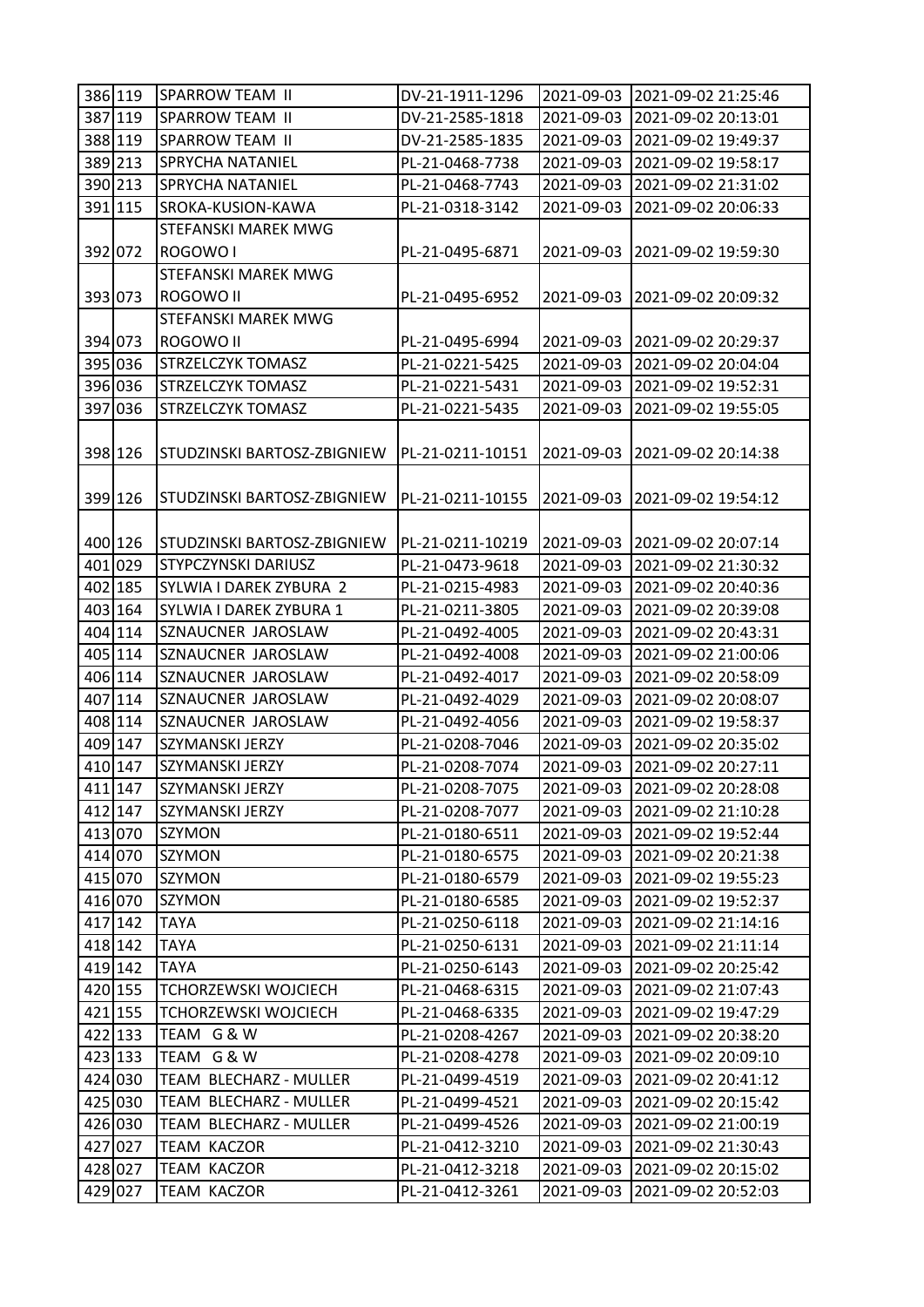| 430 027 | <b>TEAM KACZOR</b>         | PL-21-0412-3265  |            | 2021-09-03 2021-09-02 19:52:12 |
|---------|----------------------------|------------------|------------|--------------------------------|
| 431 027 | <b>TEAM KACZOR</b>         | PL-21-0412-3268  | 2021-09-03 | 2021-09-02 21:11:11            |
| 432 027 | <b>TEAM KACZOR</b>         | PL-21-0412-3269  | 2021-09-03 | 2021-09-02 20:14:33            |
| 433 001 | <b>TEAM "RICHI"</b>        | DV-21-6339-433   | 2021-09-03 | 2021-09-02 20:19:09            |
| 434 106 | TEAM A.A.                  | PL-21-0139-446   | 2021-09-03 | 2021-09-02 20:19:38            |
| 435 106 | TEAM A.A.                  | PL-21-0411-3740  | 2021-09-03 | 2021-09-02 19:53:52            |
| 436 016 | TEAM SIATKA & LIPIAN       | PL-21-0208-8956  | 2021-09-03 | 2021-09-02 20:06:14            |
| 437 016 | TEAM SIATKA & LIPIAN       | PL-21-0208-8987  | 2021-09-03 | 2021-09-02 21:21:30            |
| 438 112 | <b>TORZ SLAWOMIR</b>       | PL-21-0155-6245  | 2021-09-03 | 2021-09-02 20:36:22            |
| 439 201 | WAJSZCZUK RYSZARD          | PL-21-0215-1132  | 2021-09-03 | 2021-09-02 20:51:13            |
| 440 201 | WAJSZCZUK RYSZARD          | PL-21-0215-1138  | 2021-09-03 | 2021-09-02 20:23:53            |
| 441 201 | WAJSZCZUK RYSZARD          | PL-21-0215-1485  | 2021-09-03 | 2021-09-02 20:03:59            |
| 442 201 | WAJSZCZUK RYSZARD          | PL-21-0215-1486  | 2021-09-03 | 2021-09-02 21:08:38            |
| 443 076 | WALKI                      | PL-21-0162-3020  | 2021-09-03 | 2021-09-02 19:49:29            |
| 444 076 | <b>WALKI</b>               | PL-21-0162-5703  | 2021-09-03 | 2021-09-02 21:26:46            |
| 445 010 | WARDA MIROSLAW             | PL-21-0211-538   | 2021-09-03 | 2021-09-02 20:06:39            |
| 446 010 | WARDA MIROSLAW             | PL-21-0211-558   | 2021-09-03 | 2021-09-02 20:59:49            |
| 447 010 | WARDA MIROSLAW             | PL-21-0211-562   | 2021-09-03 | 2021-09-02 20:28:28            |
| 448 010 | WARDA MIROSLAW             | PL-21-0211-574   | 2021-09-03 | 2021-09-02 19:46:03            |
| 449 169 | <b>WASNIEWSKI - DOBIES</b> | PL-21-0281-10701 | 2021-09-03 | 2021-09-02 21:25:35            |
| 450 169 | WASNIEWSKI - DOBIES        | PL-21-0281-10712 | 2021-09-03 | 2021-09-02 19:55:54            |
| 451 169 | WASNIEWSKI - DOBIES        | PL-21-0281-2162  | 2021-09-03 | 2021-09-02 21:24:29            |
| 452 004 | WEDZINA JAROSLAW           | PL-21-0215-1091  | 2021-09-03 | 2021-09-02 20:07:10            |
| 453 004 | WEDZINA JAROSLAW           | PL-21-0215-1093  | 2021-09-03 | 2021-09-02 21:08:09            |
| 454 004 | WEDZINA JAROSLAW           | PL-21-0215-1134  | 2021-09-03 | 2021-09-02 20:23:35            |
| 455 004 | WEDZINA JAROSLAW           | PL-21-0215-2420  | 2021-09-03 | 2021-09-02 21:03:47            |
| 456 015 | WEDZINA WIESLAW            | PL-21-0215-1495  | 2021-09-03 | 2021-09-02 21:09:42            |
| 457 015 | WEDZINA WIESLAW            | PL-21-0215-2406  | 2021-09-03 | 2021-09-02 20:19:42            |
| 458 015 | WEDZINA WIESLAW            | PL-21-0215-2410  | 2021-09-03 | 2021-09-02 19:51:52            |
| 459 096 | WIESLAW & TYMON            | PL-21-0223-12211 | 2021-09-03 | 2021-09-02 19:46:34            |
| 460 096 | WIESLAW & TYMON            | PL-21-0223-12218 | 2021-09-03 | 2021-09-02 21:09:48            |
| 461 096 | <b>WIESLAW &amp; TYMON</b> | PL-21-0223-12221 | 2021-09-03 | 2021-09-02 20:25:30            |
| 462 096 | WIESLAW & TYMON            | PL-21-0223-12223 | 2021-09-03 | 2021-09-02 20:00:36            |
| 463 096 | WIESLAW & TYMON            | PL-21-0223-12225 | 2021-09-03 | 2021-09-02 19:50:17            |
| 464 212 | WISZNIEWSKI WLODZOMIERZ    | PL-21-07-4991    | 2021-09-03 | 2021-09-02 21:26:34            |
| 465 212 | WISZNIEWSKI WLODZOMIERZ    | PL-21-07-4992    | 2021-09-03 | 2021-09-02 20:17:49            |
| 466 212 | WISZNIEWSKI WLODZOMIERZ    | PL-21-07-4993    | 2021-09-03 | 2021-09-02 20:05:09            |
| 467 037 | <b>WLODARCZYK MAREK</b>    | PL-21-065-10209  | 2021-09-03 | 2021-09-02 21:08:36            |
| 468 037 | WLODARCZYK MAREK           | PL-21-065-10213  | 2021-09-03 | 2021-09-02 20:58:03            |
| 469 179 | WOLANIN - KOZLENIA         | PL-21-0248-9758  | 2021-09-03 | 2021-09-02 20:26:01            |
| 470 179 | WOLANIN - KOZLENIA         | PL-21-0248-9759  | 2021-09-03 | 2021-09-02 19:54:18            |
| 471 179 | WOLANIN - KOZLENIA         | PL-21-0436-6449  | 2021-09-03 | 2021-09-02 21:10:44            |
| 472 056 | <b>WOZNY KONRAD</b>        | PL-21-0208-4556  | 2021-09-03 | 2021-09-02 19:53:16            |
| 473 084 | WROBEL WALDEMAR I          | PL-21-0498-3656  | 2021-09-03 | 2021-09-02 20:33:48            |
| 474 084 | WROBEL WALDEMAR I          | PL-21-0498-3670  | 2021-09-03 | 2021-09-02 21:07:53            |
| 475 084 | WROBEL WALDEMAR I          | PL-21-0498-3683  | 2021-09-03 | 2021-09-02 20:37:10            |
| 476 085 | WROBEL WALDEMAR II         | PL-21-0498-3672  | 2021-09-03 | 2021-09-02 21:02:19            |
| 477 085 | WROBEL WALDEMAR II         | PL-21-0498-3692  | 2021-09-03 | 2021-09-02 20:02:52            |
| 478 085 | WROBEL WALDEMAR II         | PL-21-0498-3695  | 2021-09-03 | 2021-09-02 20:05:37            |
| 479 085 | WROBEL WALDEMAR II         | PL-21-0498-3696  | 2021-09-03 | 2021-09-02 21:27:05            |